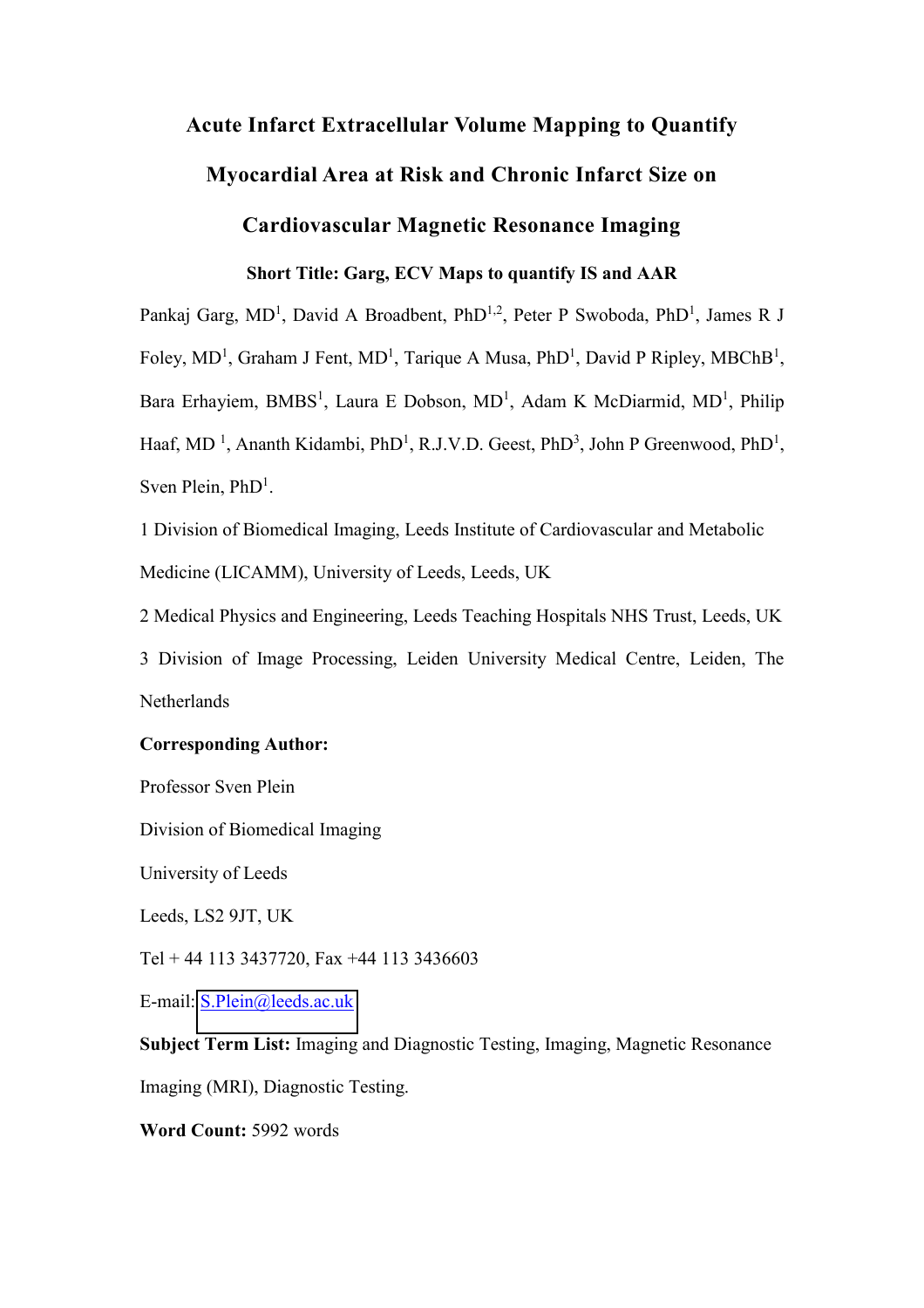#### **Abstract**

**Background.** Late gadolinium enhancement (LGE) imaging overestimates acute infarct size.

**Objective.** To investigate if acute ECV-maps can reliably quantify myocardial area at risk (AAR) and final infarct size (IS).

**Methods.** 50 patients underwent cardiovascular magnetic resonance (CMR) imaging acutely (24hrs-72hrs) and at convalescence (3 months). The CMR protocol included: cines, T2-weighted (T2W) imaging, native T1-maps, 15-minute post-contrast T1-maps and LGE. Optimal AAR and IS ECV thresholds were derived in a validation group of 10 cases (160 segments). 800 segments (16-per-patient) were analysed to quantify AAR/IS by ECV-maps (ECV thresholds for AAR: 33% and IS: 46%), T2W-imaging, T1-maps and acute LGE. Follow-up LGE-imaging was used as the reference standard for final IS and viability assessment.

**Results.** The AAR derived from ECV maps (threshold of >33) demonstrated good agreement with T2W-imaging derived AAR (Bias=0.18, 95% CI -1.6-1.3) and AAR derived from native T1-maps (Bias=1, 95% CI -0.37-2.4). ECV demonstrated the best linear correlation to final IS at a threshold of  $>46\%$ , (R=0.96, 95% CI 0.92-0.98; P<0.0001). ECV-maps demonstrated better agreement with final IS than acute IS on LGE (ECV-maps: bias=1.9, 95% CI 0.4-3.4 versus LGE-imaging: bias=10, 95% CI 7.7-12.4). On multiple variable regression analysis, the number of non-viable segments was independently associated with IS by ECV-maps (beta=0.86, P<0.0001).

**Conclusion.** ECV-maps can reliably quantify AAR and final IS in reperfused AMI. Acute ECV-maps were superior to acute LGE in terms of agreement with final IS. IS quantified by ECV-maps are independently associated with viability at follow-up.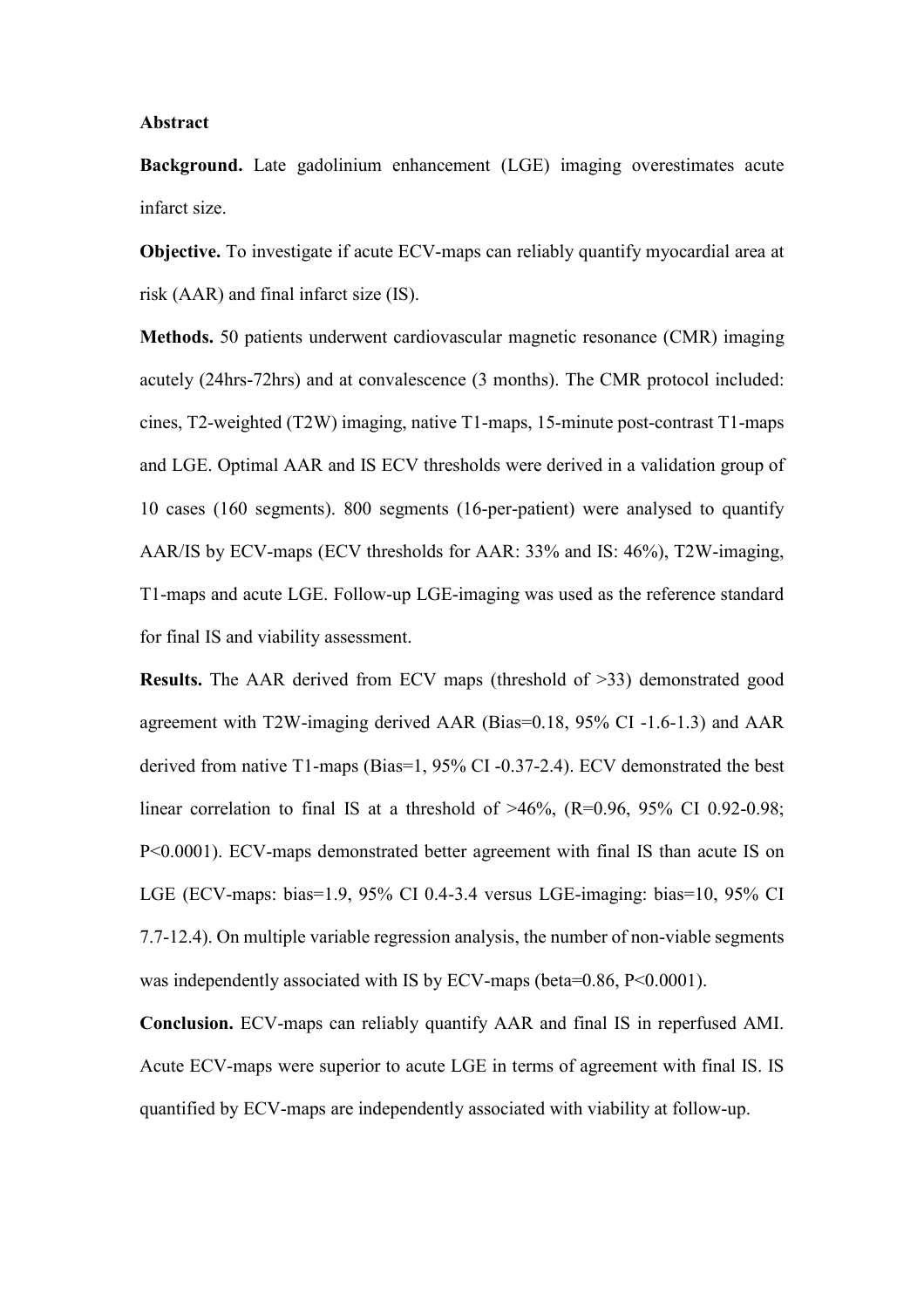#### **Introduction**

Infarct size (IS) and myocardial salvage are important determinants of clinical outcome after myocardial infarction and are most accurately assessed with cardiovascular magnetic resonance  $(CMR)^1$ . The size and extent of myocardial infarction on late gadolinium enhancement (LGE) CMR has prognostic value in the chronic setting<sup>2</sup>. Recent literature however suggests that infarct size on LGE-imaging has limited value in acute myocardial infarction<sup>3</sup> and overestimates actual IS compared to histopathology<sup>4–6</sup>. Separately, T2-weighted (T2W) imaging can be used after acute myocardial infarction to quantify the myocardial area at risk (AAR) and together with LGE extent to compute the myocardial salvage index.

Commonly, IS and AAR are derived with semi-automated thresholding methods, but these methods have important limitations<sup>7</sup>. Semi-automated thresholding is dependent on several factors including: 1) windowing by the operator to decide where the region of interest (ROI) is placed, 2) the variation of signal intensity within the ROI and 3) the size of ROI can also affect the signal intensity variations<sup>8</sup>. The cumulative effect of these factors can significantly influence quantification and intra-/inter-observer variation of the measurements.

Parametric mapping methods, in particular T1 mapping and the derived parameter of extracellular volume (ECV), allow an alternative method for quantification of IS and AAR on an absolute scale (0%-100%). ECV has previously been shown to be increased in the AAR and infarcted myocardium<sup>5,6,9</sup>, but thresholding to define cut-offs of ECV to quantify AAR and IS has not been investigated.

The purpose of this study was to: 1) determine ECV thresholds for AAR and IS 2) investigate if acute ECV-maps can be used to quantify the AAR (determined by T2W images during acute setting); 3) determine if acute ECV-maps perform better than LGE-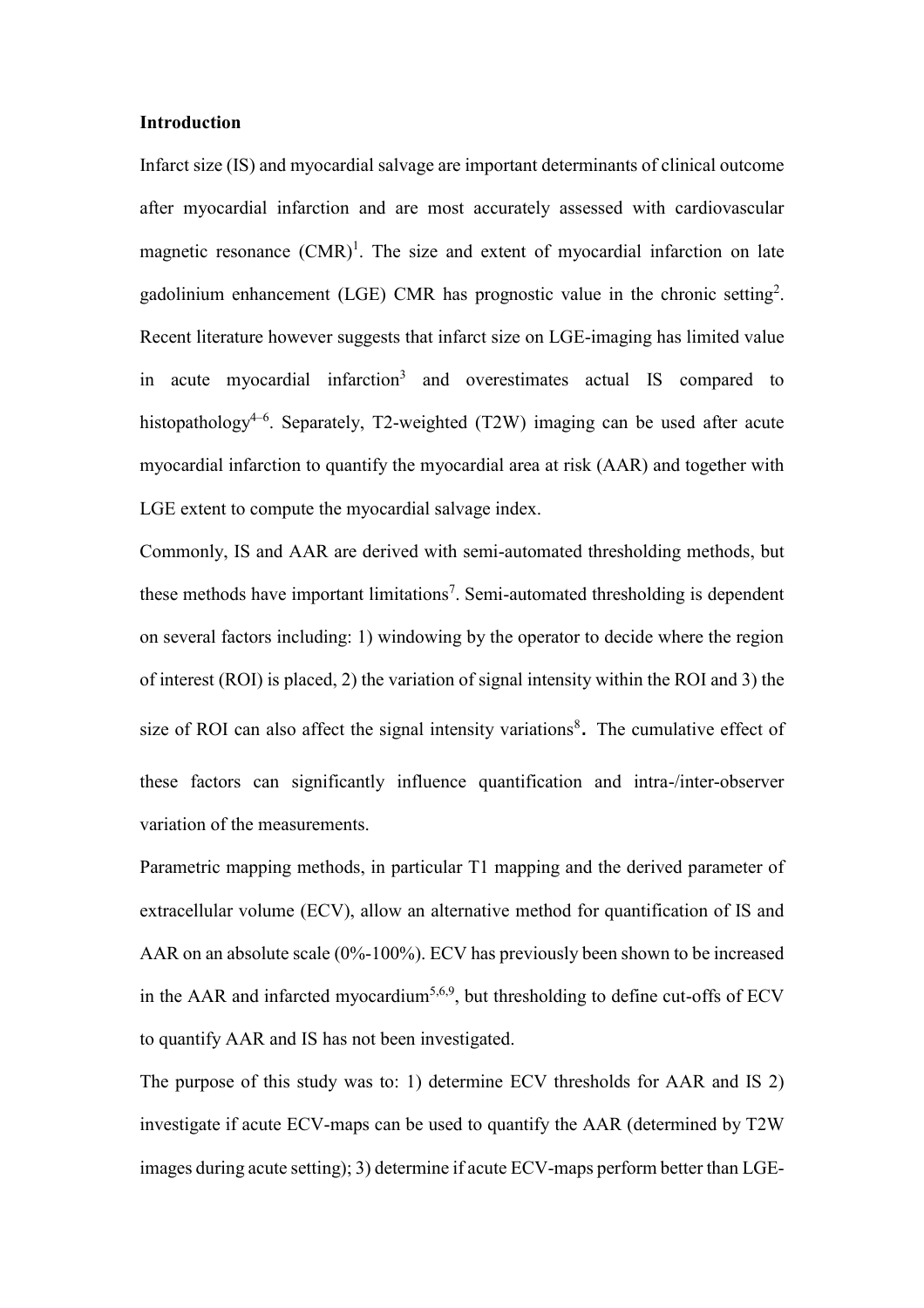imaging to predict actual IS at 3 months; 4) investigate the association of acute ECVmaps to viability at 3 months<sup>10</sup>.

#### **Methods**

### **Study Population**

Patients presenting with acute STEMI were prospectively recruited from a single UK tertiary centre (Study Design: Figure 1). The inclusion criteria were: first-time acute STEMI revascularized by primary percutaneous coronary intervention (PPCI) within 12 hours of onset of chest pain. Acute STEMI was defined as per current European and American guidelines<sup>11</sup>. Exclusion criteria included: previous MI or coronary artery bypass grafting, cardiomyopathy, estimated glomerular filtration rate <30 ml/min/1.73 m2, haemodynamic instability (requiring on-going intravenous therapy or respiratory support) and contraindication to CMR imaging. After PPCI, all patients received standard post-myocardial infarction secondary prevention therapy<sup>12</sup> at the discretion of the treating physician, and were enrolled in a cardiac rehabilitation programme if they were deemed suitable.

### **Ethics Approval**

The study protocol was approved by the National Research Ethics Service (12/YH/0169) and complied with the Declaration of Helsinki and all patients gave written informed consent.

#### **Cardiac catheterization**

Coronary angiography and revascularisation were performed in a standard fashion according to current best practice guidelines<sup>12</sup>. TIMI flow grades were assessed visually as described previously after coronary angioplasty $13$ .

#### **Cardiovascular Magnetic Resonance Imaging**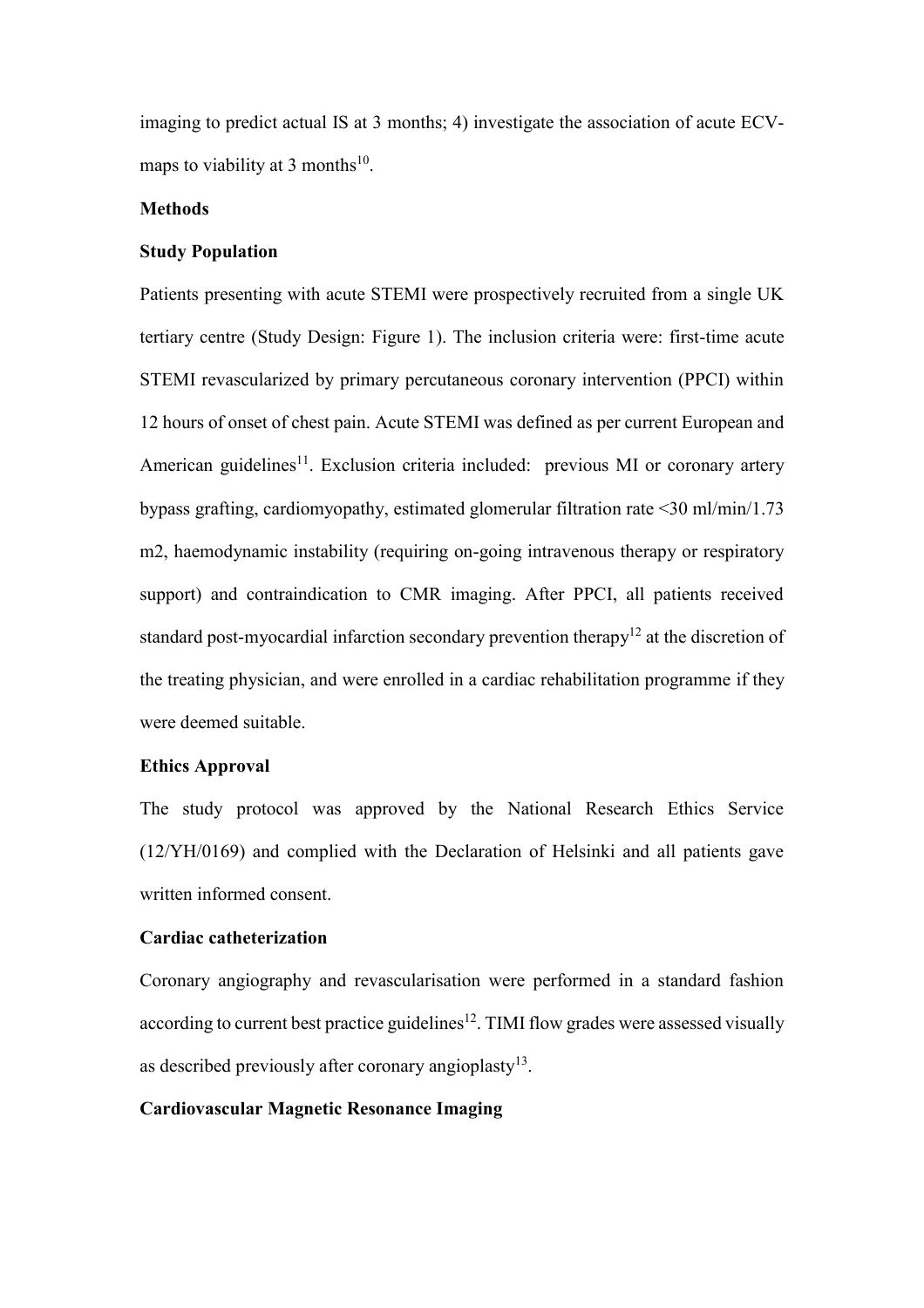All patients had CMR imaging at either 1.5 Tesla (Ingenia, Philips, Best, Netherlands) or 3.0 Tesla (Achieva TX, Philips, Best, Netherlands) within 72-hours (median 48 hours) of their index presentation and were invited to attend for a further CMR study at 3-months follow-up. A dedicated cardiac phased array receiver coil was used (1.5T: 24-channel; 3T: 32-channel).

### **Image Acquisition and Analysis**

In-depth details on CMR acquisition methods and T1-analysis and quality assurance checks are included in the online 'Supplemental Material'.

#### **Extracellular volume mapping analysis**

ECV-maps were generated for the 3 slices (base, mid and apex) from pre-/post-contrast T1-maps and haematocrit using standard techniques<sup>14</sup>. The endo- and epi-cardial contours were outlined to define myocardium (Figure 2). Similar to the T2W and the LGE-imaging, the IS and AAR estimation included any hypo-intense core (MVO with/without IMH).

### **Validation of ECV thresholds**

Validation of ECV threshold is detailed in the online 'Supplemental Material'.

### **Follow-up scans**

Follow-up scans were planned at 3-months following the index event. Patients were scanned at 3-months at the same field strength as the baseline scan. IS was estimated using the most validated method to estimate chronic infarct size: the FWHM method<sup>15</sup>. Segmental infarction using a 16-segment model<sup>16</sup> was assessed from LGE images and a greater than 75% volume of infarction per-segment was considered transmural and the segment classified as 'non-viable'<sup>17</sup>. The number of non-viable segments was recorded for each patient. Adverse LV remodeling was defined as an increase in LV end-systolic volume of  $\geq$ 15% at follow-up<sup>18</sup>.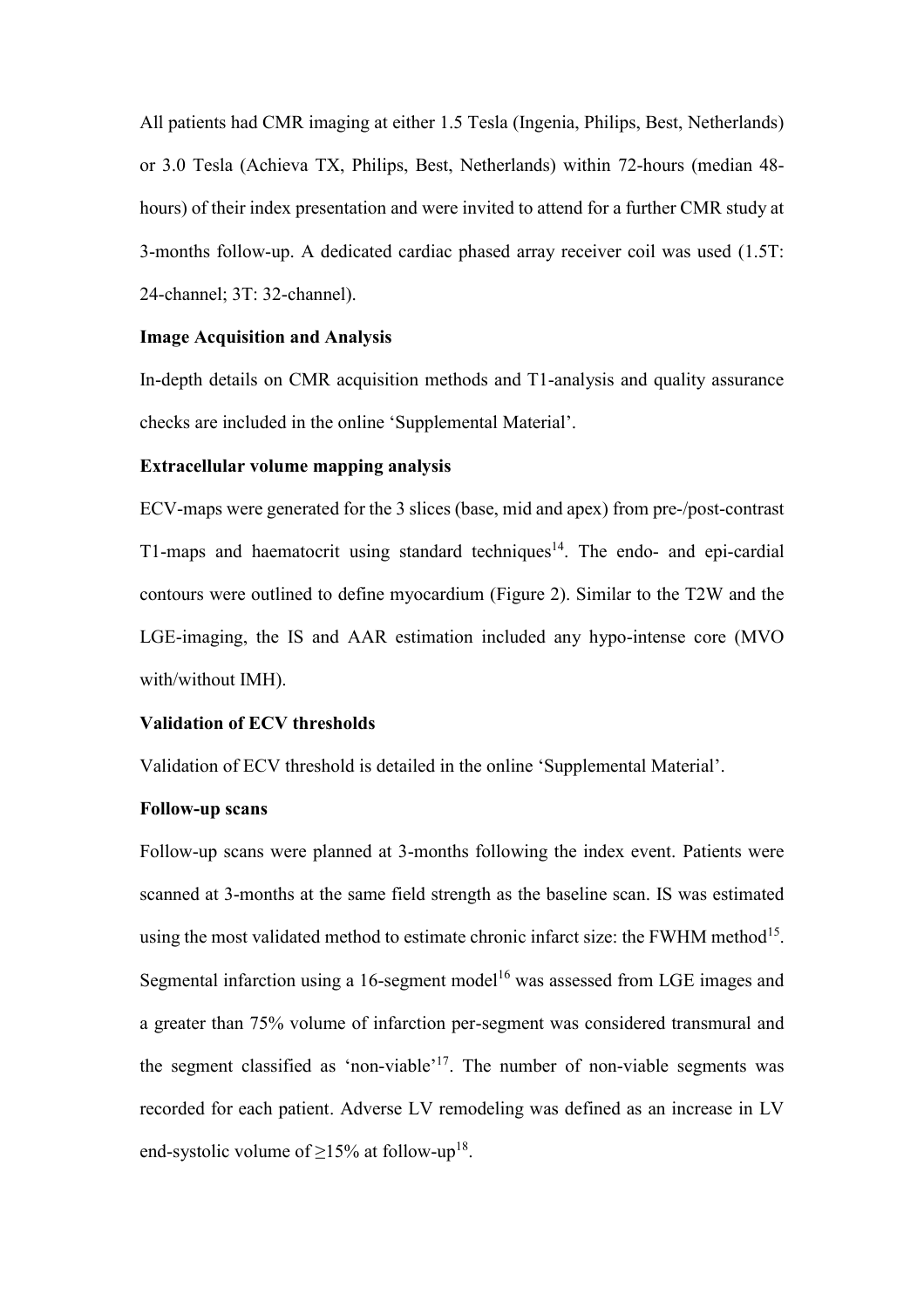#### **Statistical analysis**

Statistical analysis was performed using IBM SPSS® Statistics 21.0. Continuous variables are expressed as mean  $\pm$  SD. Normality of quantitative data was established using the Shapiro-Wilk test. Demographic comparisons were performed with an independent samples t-test (continuous variables) and by Chi-Square test (categorical variables). A repeated-measures analysis of variance (ANOVA) was performed on demographic and different field strength CMR. Paired sample T-test was used for validation of ECV thresholding to the reference methods. Scanner field strength was a covariate in all linear correlation analysis to the reference method. Agreement between the different tests for IS and AAR are expressed as bias according to the Bland-Altman analysis $19$  and intra-class correlation coefficient (ICC). For paired comparison of the IS, non-parametric Wilcoxon test (paired samples) was used. Univariate analysis was performed for each variable separately. Step-wise multivariate linear regression was used for parameters with statistical significance from one-way analysis  $(p<0.1)$ . All statistical tests were 2-tailed; p values <0.05 were considered significant.

#### **Results**

### **Patient characteristics**

Seventy patients were considered for inclusion, of which 50 had baseline and follow up CMR (Figure 1). Patient demographics are presented in Table 1.

#### **Validation of ECV thresholds**

Validation results are presented in the online 'Table 2'. For the quantification of acute AAR, all ECV thresholds (32%, 33% and 34%) were very similar when compared to the reference method of T2W imaging. However, ECV threshold of 33% demonstrated the least absolute error and coefficient of variability (CoV). For the quantification of final IS, ECV thresholds of 46% demonstrate the least absolute error of 10.1% when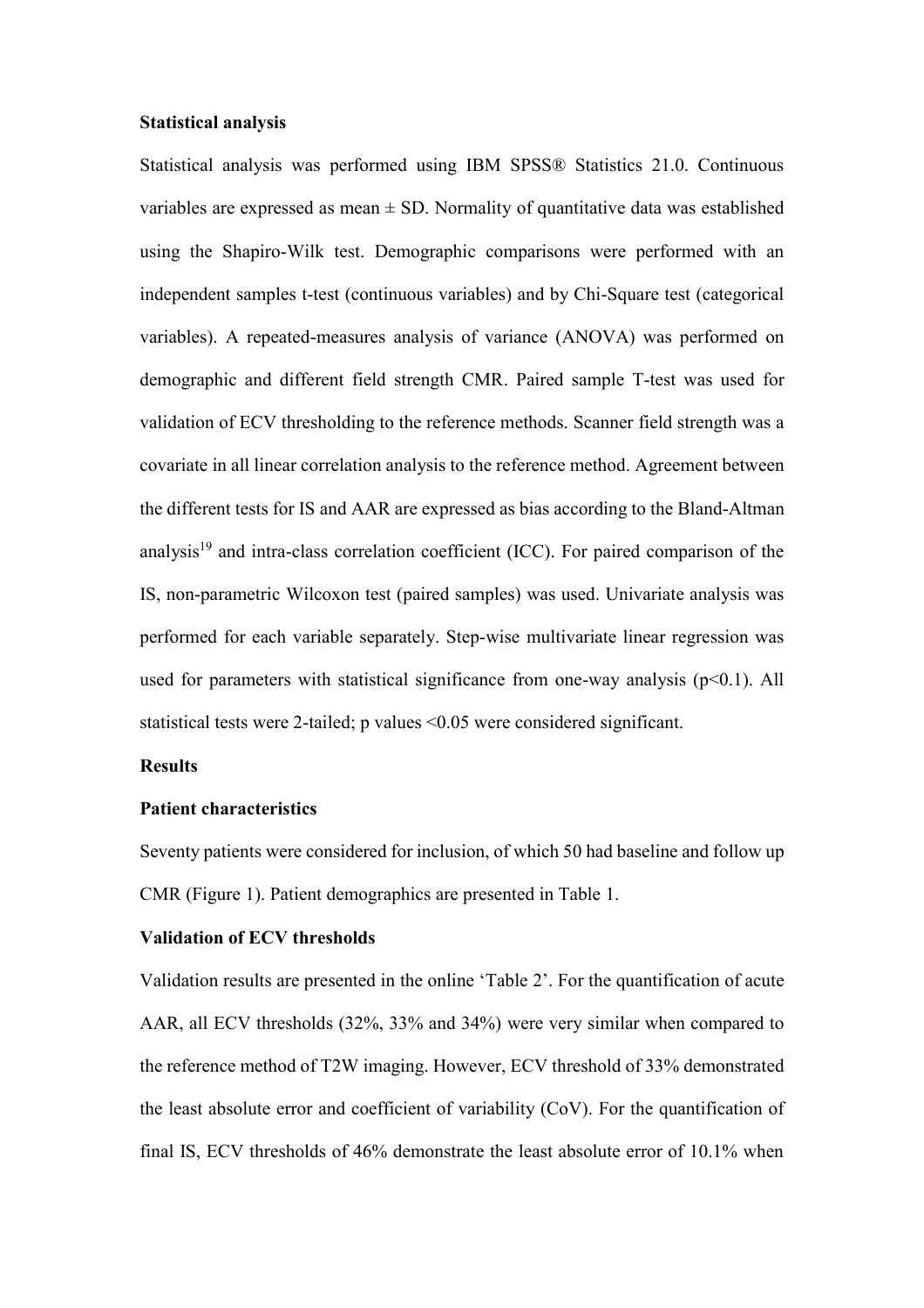compared to the final IS on follow-up LGE imaging. Therefore, ECV thresholds of 33% and 46% were used in the prospective analysis to quantify AAR and IS respectively.

#### **Myocardial area at risk (AAR) characteristics**

AAR characteristics are listed in Table 3. The AAR estimated by T2W-imaging was not significantly different to the AAR estimated from ECV-maps at a threshold of 33%  $(47.4\pm18\%$  versus  $47.2\pm17.4\%$ , P $>0.5$ ) and demonstrated excellent linear correlation to it (R=0.95, 95% CI 0.90-0.98; P<0.0001) (Figure 3). AAR derived using ECV-maps also demonstrated excellent linear correlation to AAR derived from quantitative T1- Maps (R=0.96, 95% CI 0.93-0.98; P<0.0001). The AAR derived from ECV-maps demonstrated good agreement with T2W-imaging derived AAR (Bias=0.18, 95% CI - 1.6-1.3; ICC=0.97, 95% CI 0.92-0.97) and AAR derived from native T1-maps (Bias=1, 95% CI -0.37-2.4) (Figure 3). Using Annona statistics, there was no significant association between AAR methods (T2W-imaging, P=0.77; 33% ECV thresholding method, P=0.64) and number of days to CMR study.

### **Myocardial salvage index (MSI)**

MSI based on T2W-imaging and T1-mapping demonstrated poor correlation with follow-up LV EF (R=0.07, P=0.6; R=0.06, P=0.6) (Figure 4). MSI based on ECV-map demonstrated modest correlation to follow-up LV function  $(R=0.52, P<0.001)$ .

#### **Infarct Size (IS) characteristics**

Baseline infarct characteristics are listed in Table 3 and did not differ between the two field strengths. IS estimated from LGE images at the acute scan using the 5SD method overestimated final IS at the follow-up scan (P<0.0001). IS estimated from acute ECVmaps using a 46% threshold did not differ significantly from LGE-defined IS at followup (P>0.05). The IS on acute ECV-maps demonstrated excellent linear correlation  $(R=0.96, 95\% \text{ CI } 0.92-0.98; P<0.0001)$  to the IS at follow-up. IS estimated by acute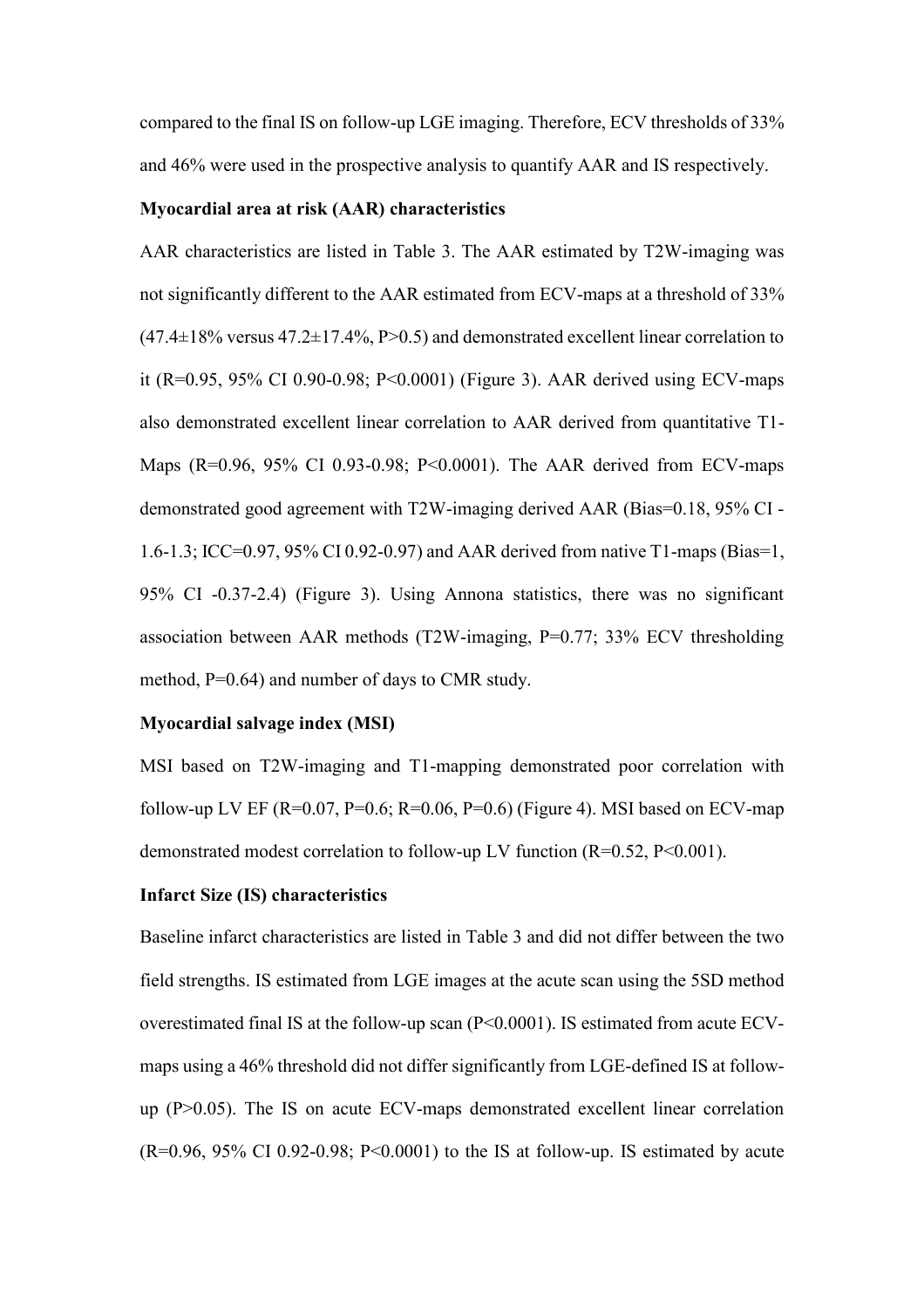LGE-imaging (FWHM) also correlated with final infarct size but with a lower r value than ECV maps (R=0.87, 95% CI 0.8-0.9, P<0.01) (Figure 3). Moreover, the ECVmaps demonstrated superior agreement to final IS (Bias=1.9, 95% CI 0.4-3.4, ICC=0.91, 95% CI 0.84-0.95) when compared to the acute IS by LGE-imaging (Bias=10, 95% CI 7.7-12.4, ICC=0.80, 95% CI 0.68-0.88). Acute IS estimated by the 5-standard deviation method on LGE-imaging demonstrated the lowest linear correlation to IS at follow-up (0.76, 95% CI 0.61-0.86) with worst agreement (Bias=11, 95% CI 7.7-14). Using Annona statistics, there was no significant association between acute infarct size by all methods (LGE-imaging, P=0.33; ECV methods, P=0.69) and number of days to CMR study.

### **Per segment viability characteristics**

Of the 800 segments 32(4%) were non-viable on follow-up LGE images. On per patient based analysis, 14(28%) patients demonstrated loss of viability in at least one segment. There were no statistically significant differences in the area under the curve (AUC) on receiver operator characterises curve (ROC) analysis for either ECV-maps IS or LGEimaging IS to predict viability (AUC=0.94, 95% CI 0.88–1 versus AUC=0.93, 95% CI 0.86-1; P=0.82). The number of non-viable segments per patient correlated with IS by ECV ( $r=0.70$ ,  $P<0.0001$ ) and LGE-imaging ( $r=0.64$ ,  $P<0.0001$ ) and demonstrated a linear trend of rise of these parameters (P<0.0001, Figure 5).

#### **Adverse LV remodeling**

Adverse LV remodeling occurred in 8(16%) patients. The IS based on acute ECV-maps was significantly different in patients with/without adverse LV remodeling  $(17\pm13\%)$ versus 30±13%, P=0.01). Differences in IS based on LGE were not statistically significant  $(26\pm14\%$  versus  $37\pm14\%$ , P $>0.05$ ) (Figure 6). Acute ECV-maps demonstrated slightly higher, not statistically significant AUC than LGE-imaging for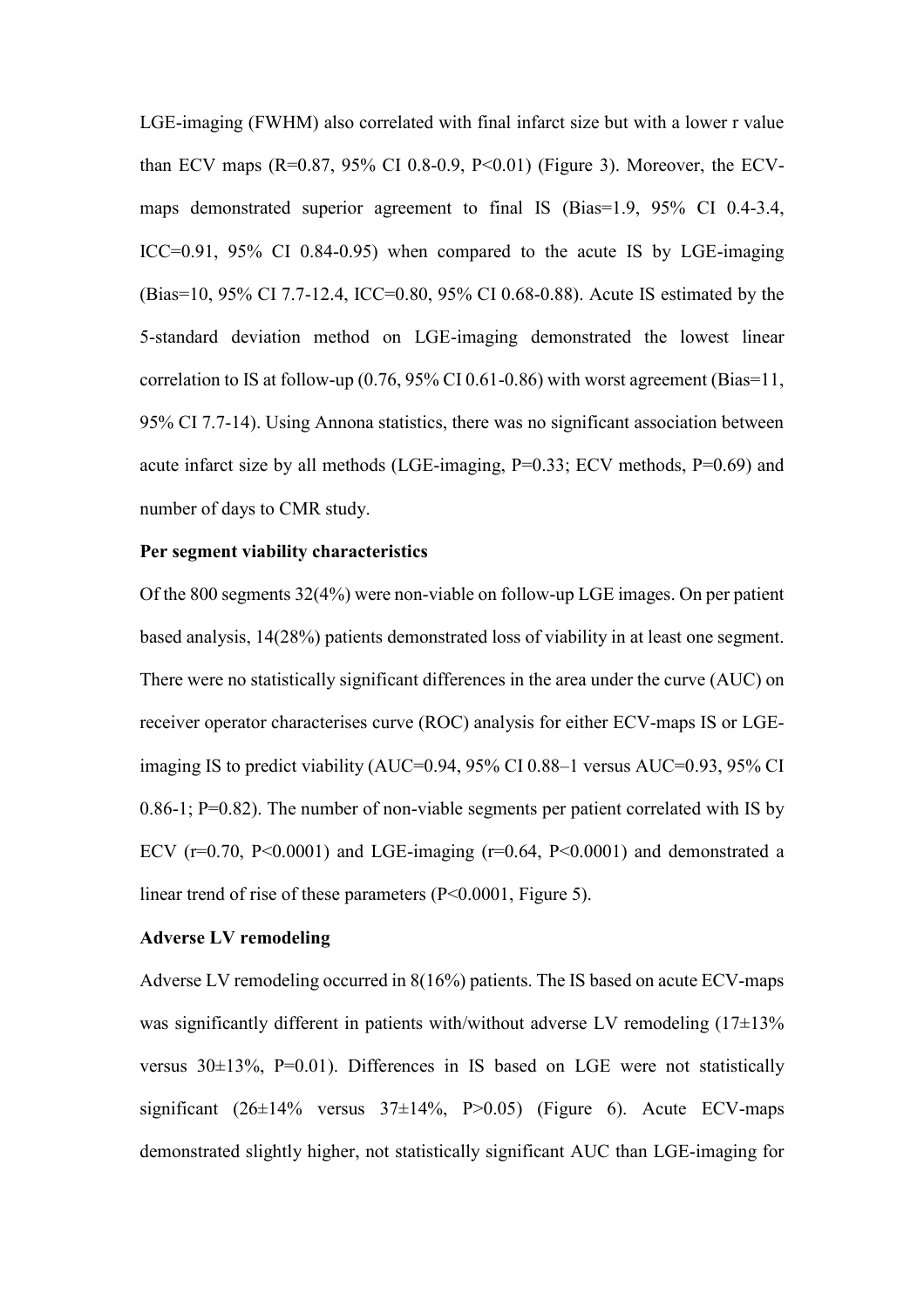predicting adverse LV remodeling at follow-up (AUC=0.77, 95% CI 0.6-0.9 versus AUC= 0.71, 95% CI 0.5-0.9, P=0.12).

#### **Regression analysis**

Regression analysis is presented in Table 4. On multivariable linear regression analysis, acute IS by ECV-maps was independently associated with follow-up IS (beta 0.92; P<0.0001) and not acute IS by LGE-imaging (p=0.89). Moreover, the number of nonviable segments was independently associated with acute IS by ECV-maps (beta=0.70, P<0.0001) and not with IS by LGE-imaging.

#### **Discussion**

The present study demonstrates that acute ECV-maps offer a robust and reliable alternative to acute T2w-imaging and T1-maps to quantify the AAR (at an ECV threshold of 33%) and to acute LGE-imaging to quantify the final IS at follow-up (at an ECV threshold of 46%). Secondly, ECV-maps are superior to acute LGE-imaging in terms of agreement with final IS. Thirdly, IS quantified by ECV maps is strongly associated with the number of non-viable segments at 3-months follow-up and IS by ECV-maps is significantly higher in patients with adverse LV remodeling. Fourthly, MSI derived from ECV-maps better predicts LV function on follow-up than MSI derived from T2w-imaging and T1-maps.

#### **Multi-parametric tissue characterisation**

In a previous pilot study, we demonstrated that the signal intensity on LGE-imaging cannot be used to quantify the extent of extracellular matrix expansion<sup>20</sup>. Native (noncontrast) T1-maps are sensitive, among others, to myocardial oedema, protein deposition and changes in lipid/iron content<sup>14</sup>; native  $T1$  maps do not directly inform us however about the intra-/extra- cellular composition of the myocardium. Moreover, even though quantification of native T1 is highly reproducible, it varies between field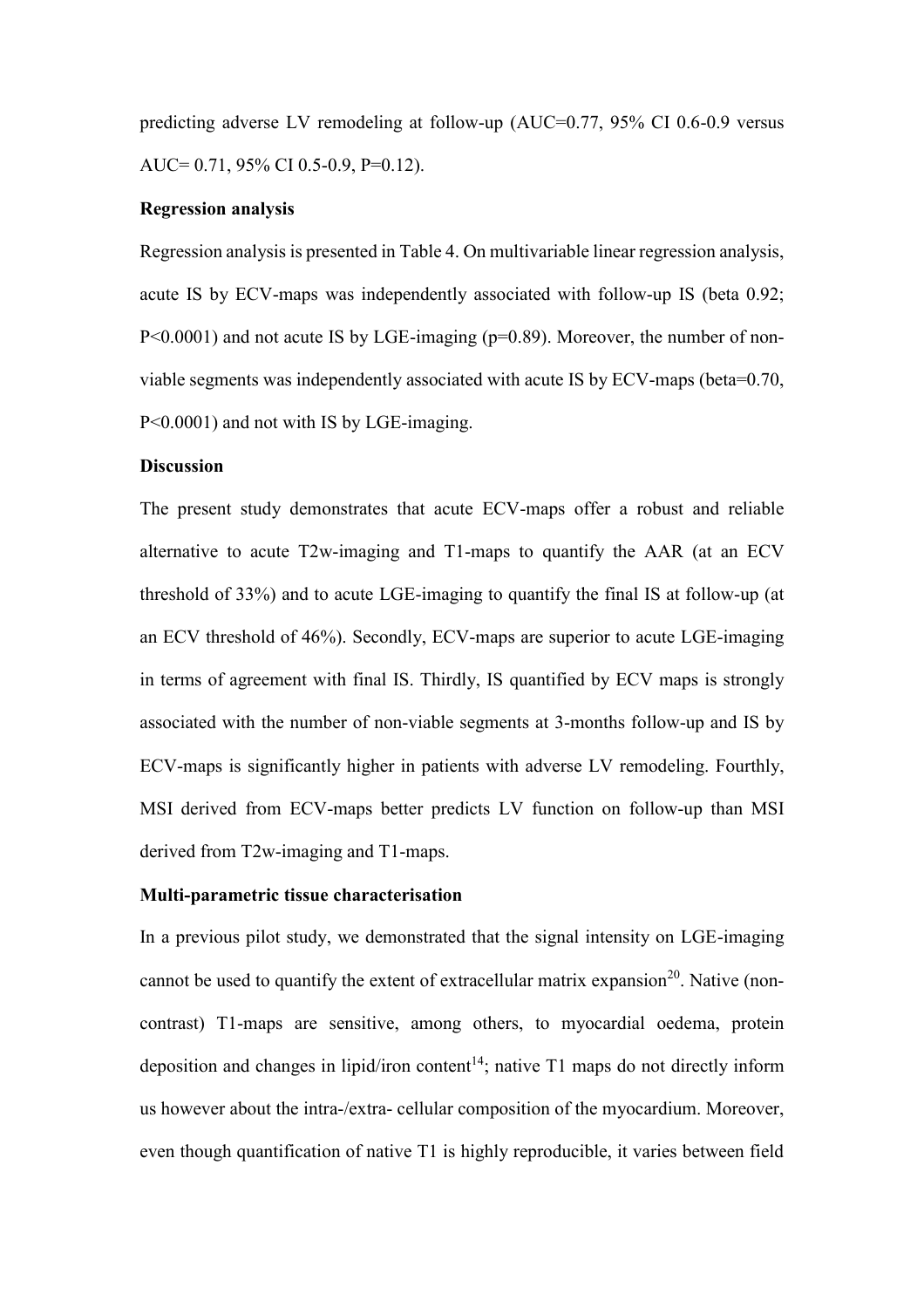strengths, vendor platforms and mapping sequences<sup>21</sup>. ECV is a measure of extracellular matrix expansion, which is related to mechanical, electrical and vasomotor dysfunction<sup>14</sup>. Hence, ECV-maps add incremental diagnostic value to quantify global/focal myocardial fibrosis, which is mainly a process in the extracellular matrix. Furthermore, ECV values are independent of the field strength of the CMR scanners<sup>22</sup>.

### **ECV-mapping in acute and chronic myocardial infarction**

Previous studies have explored ECV in both acute and chronic myocardial infarction<sup>5,6,9,23</sup>. In a porcine model of acute myocardial infarction, Jablonowski et al demonstrated that LGE-imaging overestimated infarct size by 23% as compared to histopathological findings, and that this overestimation is due to higher ECV in the periinfarct region, or the border-zone between necrosed and oedematous myocardium (Figure  $7)^6$ . They reported that the ECV in this border-zone was significantly different to the ECV in the remainder of the AAR region  $(48.3\pm4.4\% \text{ vs. } 32.4\pm3.2\%; P<0.01)$ . The border-zone ECV in the present clinical study  $(38.6\pm 2.4\%)$  was lower than in this previous study even though we ran validation tests to define the ECV thresholds informed by their biopsy findings. This can potentially be explained by the fact that pigs were imaged far more acutely than our patient cohort (6hrs versus >24hrs). ECV in the border-zone drops very rapidly in the first few days post-acute myocardial infarction as oedema regresses<sup>6</sup>. In a more recent study, Hammer-Hansen and  $\text{colle}$ agues<sup>5</sup> demonstrated that the extent of gadolinium enhancement in acute myocardial infarction patients is modulated by the extracellular space and the contrast kinetics in the injured myocardium and consequently contributes to the over-estimation of IS by LGE-imaging. Another pertinent finding was that the ECV of the infarcted myocardium, computed using the different post-contrast T1-maps at different time points, ranging from 5-20 minutes after the contrast injection, remained similar. This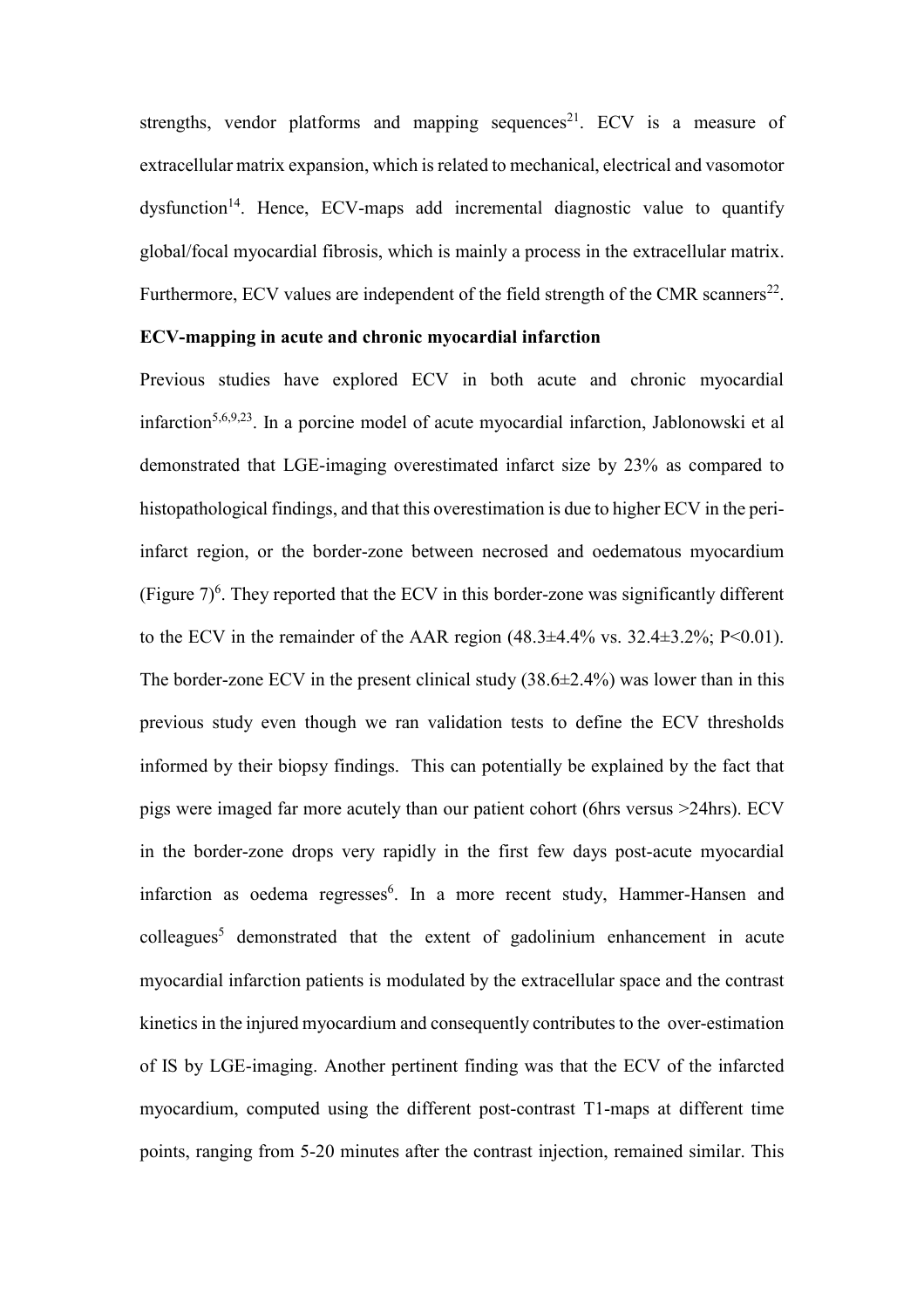may explain why ECV is more reliable to quantify the IS acutely versus the LGEimaging, which heavily depends on timing of the acquisition post-contrast delivery. Ugander et al explored the utility of ECV in chronic infarct patients and demonstrated significantly higher ECV (51 $\pm$ 8%) in the infarct zone<sup>9</sup>. Another key finding of their study was that remote myocardial ECV, where there was no hyper-enhancement on LGE-imaging, increased concurrently with a decrease in ejection fraction  $(r=0.50, r=0.50)$ P=0.02), suggesting that ECV provides insights into sub-clinical myocardial pathology. This study raises the possibility that the pattern of ECV in the infarcted and remote myocardium changes from the acute to the chronic setting.

More recently, in a study which recruited 131 acute STEMI patients, Carberry et  $al^{24}$ confirmed that remote zone ECV (assessed by ROI) is inversely related to ejection fraction (P<0.001) and delta-ECV of the remote zone was associated left ventricle volume at follow-up. Bulluck et  $al^{25}$  investigated the utility of automated segmental ECV in acute myocardial infarction and additionally demonstrated that patients with higher remote myocardial ECV on acute presentation were more likely to have adverse remodeling of their left ventricle. Moreover, recent evidence from our group suggests that the actual expansion in the extracellular matrix of the infarct core quantified by ECV-maps predicts functional recovery better than any other imaging parameter<sup>26</sup>. Therefore, post-acute myocardial infarction, ECV-maps have been shown to measure the extent of damage within the infarct zone, while AAR and remote-zone predict the likelihood of functional recovery and adverse left ventricular remodeling.

The present study adds to this existing evidence and shows that acute ECV-maps offer a new quantitative thresholding tool to quantify both AAR/ IS reliably and accurately.

#### **Limitations**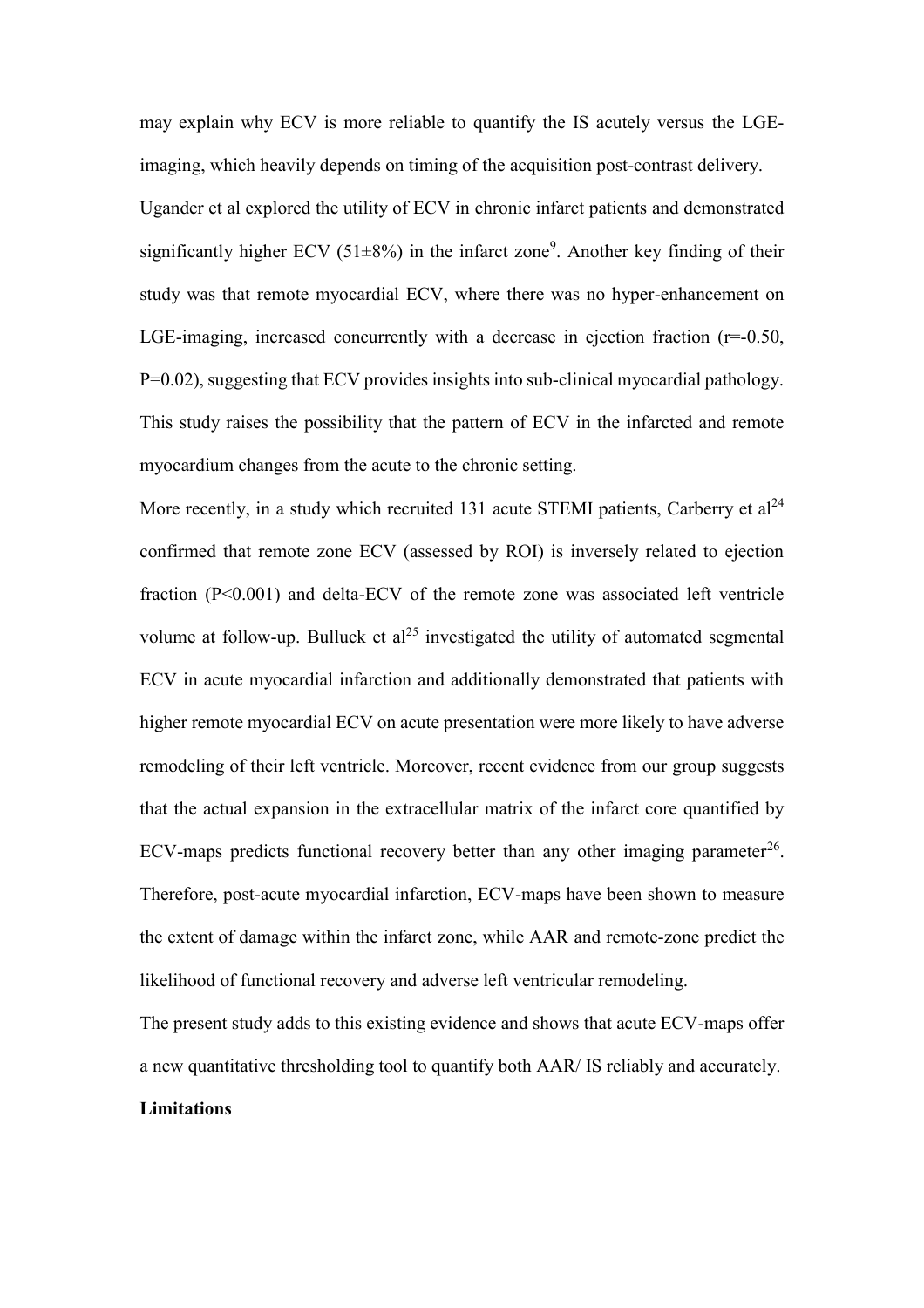The present study has limitations. The sample size in the present study is not large, nevertheless is comparable to published research studies in this patient population and also inter-/intra-observer variations are very low for multi-parametric CMR. Of the 70 patients identified at initial recruitment, 50 patients were recruited, possibly introducing a selection bias (Figure 1). A key limitation of T1-mapping for clinical application is the error due to partial volume contamination from blood. MOLLI sequences used in the present study, have been shown to be precise and reproducible<sup>27</sup>. They are widely available and are relatively mature. However, magnetization transfer significantly affects inversion recovery sequences. Despite this, the estimate of apparent inversion recovery time is a sensitive measure, which is established to characterise myocardial tissue and discriminate disease. Additionally, different T1-mapping schemes were used to derive ECV on 1.5T and 3T systems. To address this in the study, we investigated all correlations between the reference method and ECV thresholds while controlling for scanner type. Finally, the differences in the LV coverage between all the reference methods and ECV-maps may introduce some bias. Irrespective of the scanner type and sequences used, the results demonstrated reliability of using ECV thresholding method over standard LGE.

#### **Conclusion**

This study demonstrates that ECV-maps in patients with acute reperfused STEMI permit reliable quantification of AAR, MSI and final IS at follow-up. Furthermore, acute IS by ECV-maps is independently associated with the number of non-viable infarcted segments at follow-up. Acute IS by ECV-maps is significantly higher in patients who go on to develop adverse LV remodeling. Only ECV-maps derived MSI were associated to final LV function. Therefore, acute ECV-maps offer enhanced early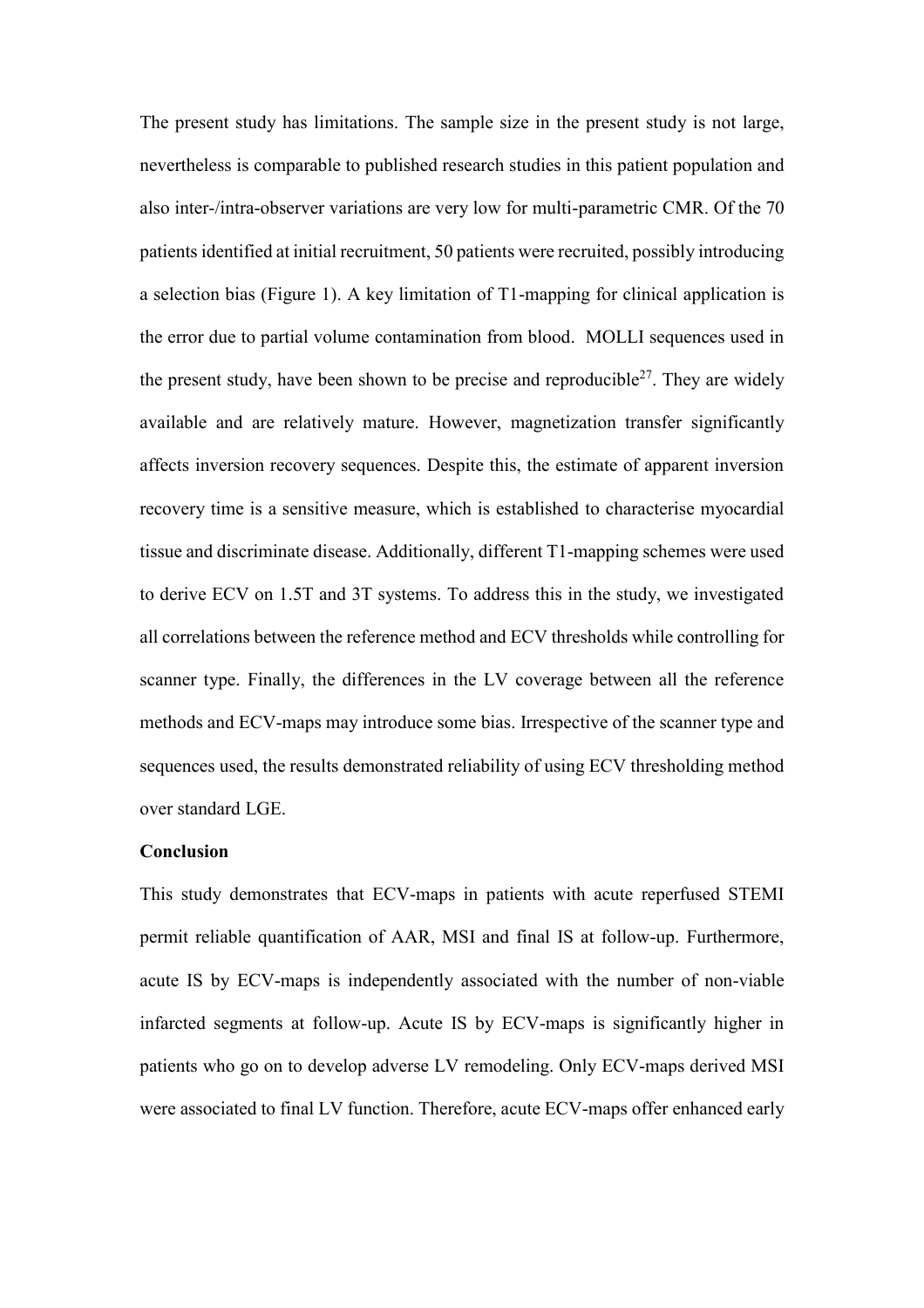tissue characterisation, quantification and clinically relevant prognostic information over standard LGE-imaging.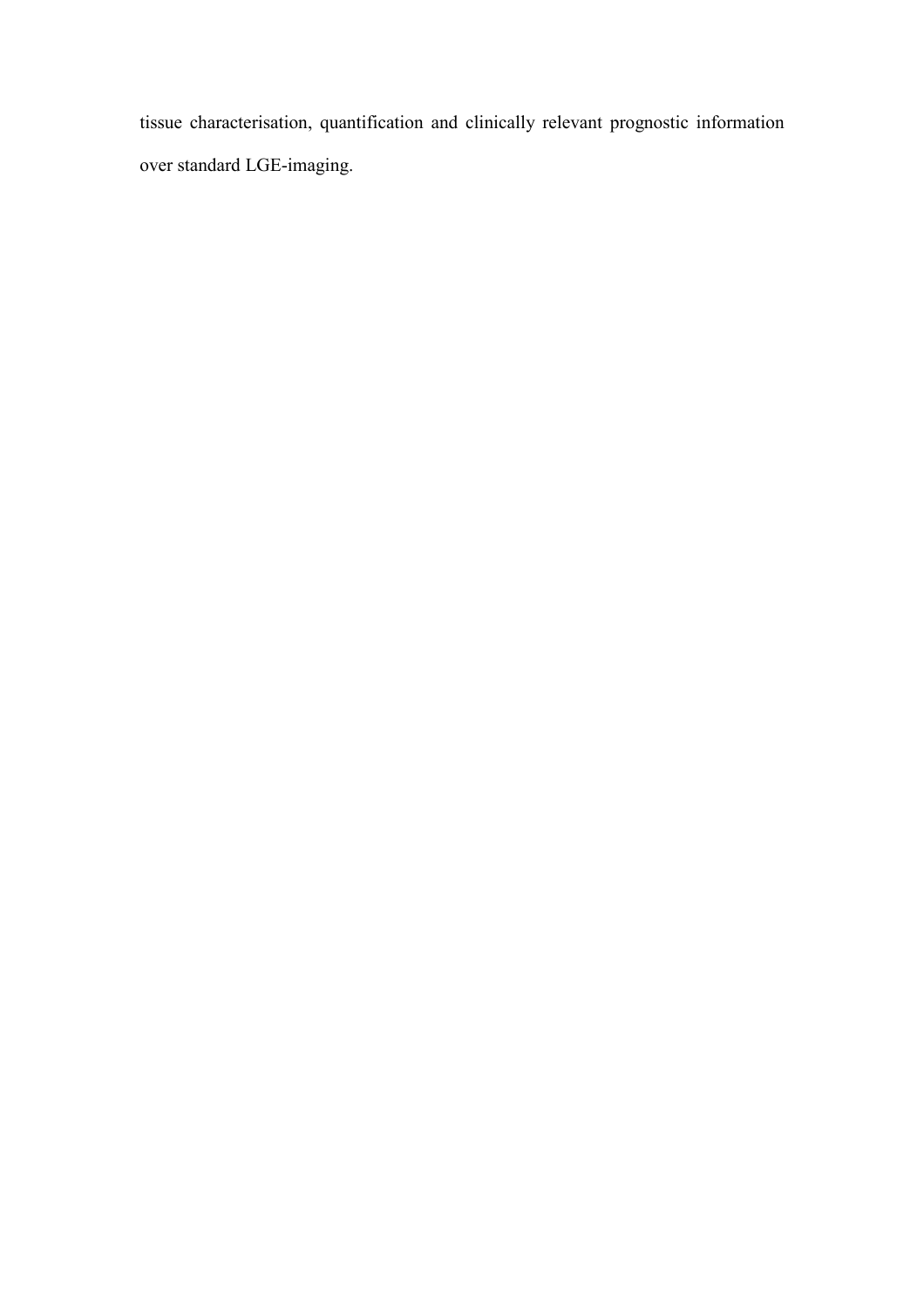### **Source of Funding**

S.P. is funded by a British Heart Foundation fellowship (FS/1062/28409).

## **Disclosures**

# **Acknowledgements**

We thank Gavin Bainbridge, Caroline Richmond, Margaret Saysell and Petra Bijsterveld for their assistance in recruiting and collecting data for this study. We received support from Philips MR Clinical Science and provision of research prototype functionality for T1 mapping.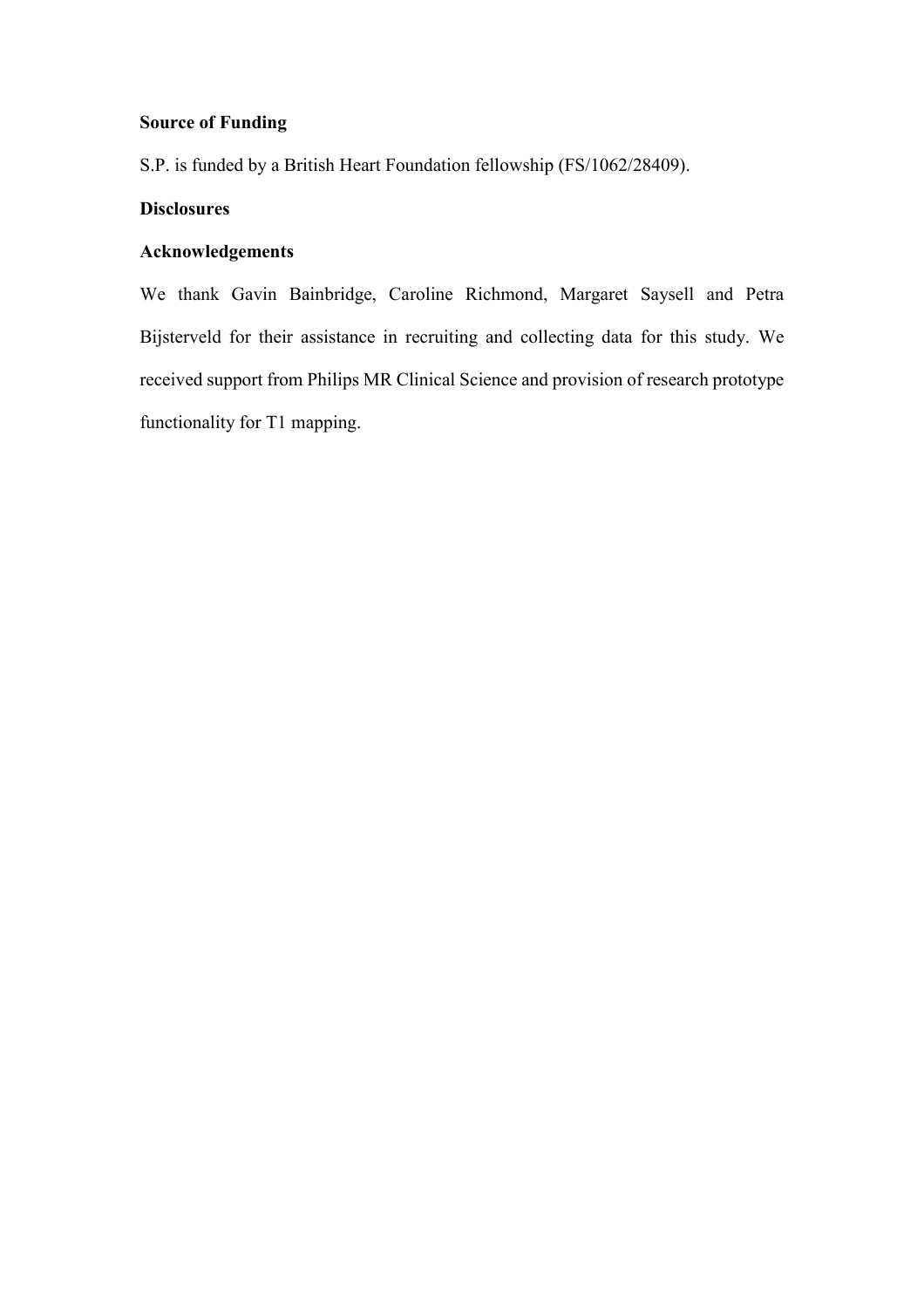#### **References**

- 1. Schulz-Menger J, Bluemke DA, Bremerich J, Flamm SDS, Fogel MA, Friedrich MGM, Kim RRJ, von Knobelsdorff-Brenkenhoff F, Kramer CCM, Pennell DJD, Plein S, Nagel E, Douglas P, Hendel R, Cummings J, Dent J, Hodgson J, Hoffmann U, Horn R, Hundley W, Kahn C, Martin G, Masoudi F, Peterson E, Rosenthal G, Solomon H, Stillman A, Teague S, Thomas J, Tilkemeier P, Weigold WG, Hundley W, Bluemke DA, Bogaert J, Friedrich MGM, Higgins C, Lawson M, McConnell M, Raman S, Rossum A van, Flamm SDS, Kramer CCM, Nagel E, Neubauer S, Pennell DJD, Sechtem U, Higgins C, Manning W, Pohost G, Rademakers F, Rossum A van, Shaw L, Yucel E, Hendel R, Patel M, Kramer CCM, Poon M, Carr J, Gerstad N, Gillam L, Hodgson J, Kim RRJ, Lesser J, Martin E, Messer J, Redberg R, Rubin G, Rumsfeld J, Taylor AA, Weigold WG, Woodard P, Brindis R, Douglas P, Peterson E, Wolk M, Allen J, Hundley W, Bluemke DA, Finn J, Flamm SDS, Fogel MA, Friedrich MGM, Ho V, Jerosch-Herold M, Kramer CCM, Manning W, Patel M, Pohost G, Stillman A, White R, Woodard P, Kramer CCM, Barkhausen J, Flamm SDS, Kim RRJ, Nagel E, Cerqueira M, Weissman N, et al. Standardized image interpretation and post processing in cardiovascular magnetic resonance: Society for Cardiovascular Magnetic Resonance (SCMR) board of trustees task force on standardized post processing. *J Cardiovasc Magn Reson*. 2013;15:35.
- 2. Di Bella G, Siciliano V, Aquaro GD, Molinaro S, Lombardi M, Carerj S, Landi P, Rovai D, Pingitore A. Scar extent, left ventricular end-diastolic volume, and wall motion abnormalities identify high-risk patients with previous myocardial infarction: a multiparametric approach for prognostic stratification. *Eur Heart J*. 2013;34:104–11.
- 3. El Aidi H, Adams A, Moons KGM, Den Ruijter HM, Mali WPTM, Doevendans PA, Nagel E, Schalla S, Bots ML, Leiner T. Cardiac magnetic resonance imaging findings and the risk of cardiovascular events in patients with recent myocardial infarction or suspected or known coronary artery disease: a systematic review of prognostic studies. *J Am Coll Cardiol*. 2014;63:1031–45.
- 4. Saeed M, Lund G, Wendland MF, Bremerich J, Weinmann H, Higgins CB. Magnetic resonance characterization of the peri-infarction zone of reperfused myocardial infarction with necrosis-specific and extracellular nonspecific contrast media. *Circulation*. 2001;103:871–6.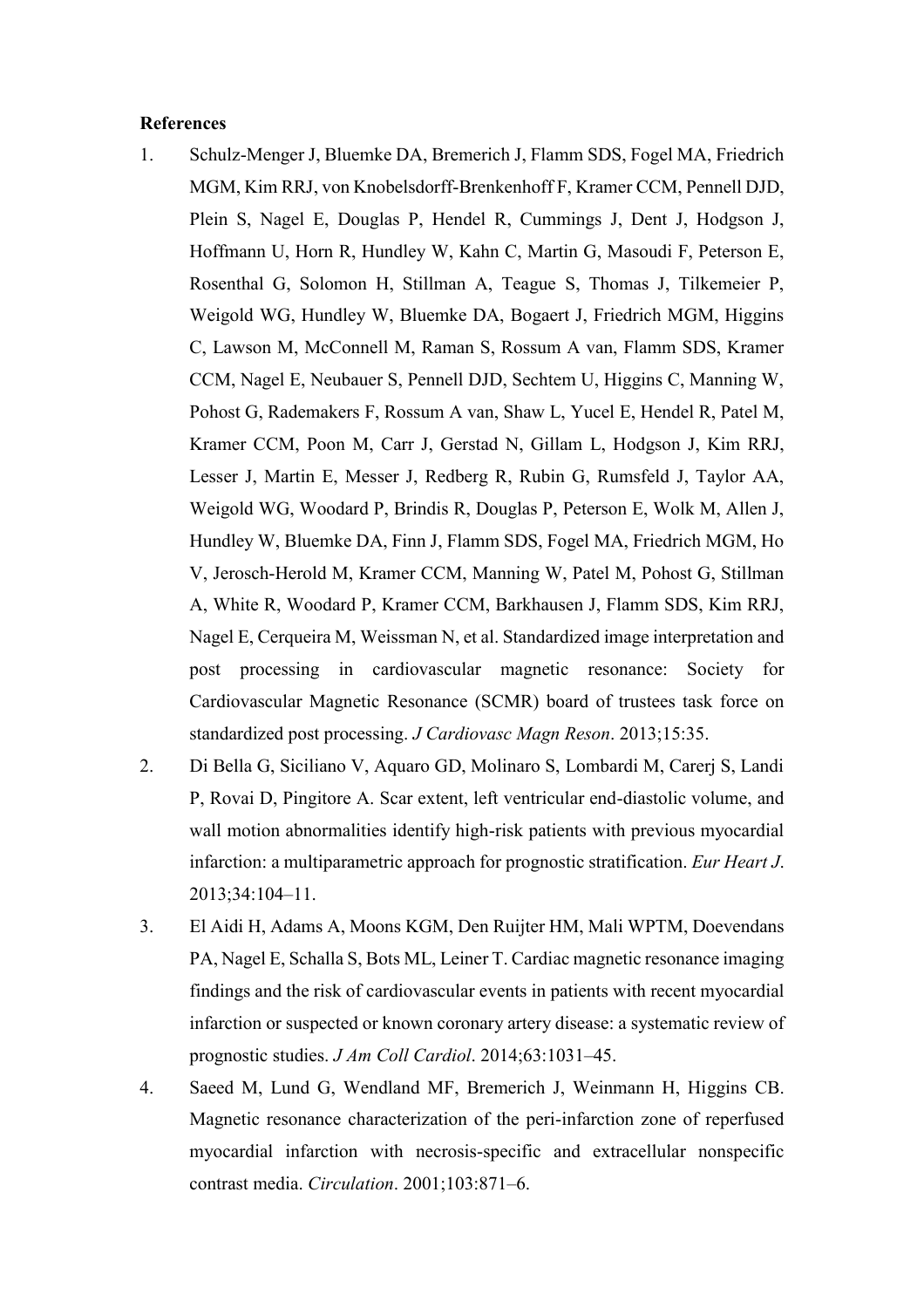- 5. Hammer-Hansen S, Bandettini WP, Hsu L-Y, Leung SW, Shanbhag S, Mancini C, Greve AM, Køber L, Thune JJ, Kellman P, Arai AE. Mechanisms for overestimating acute myocardial infarct size with gadolinium-enhanced cardiovascular magnetic resonance imaging in humans: a quantitative and kinetic study. *Eur Heart J Cardiovasc Imaging*. 2016;17:76–84.
- 6. Jablonowski R, Engblom H, Kanski M, Nordlund D, Koul S, van der Pals J, Englund E, Heiberg E, Erlinge D, Carlsson M, Arheden H. Contrast-Enhanced CMR Overestimates Early Myocardial Infarct Size: Mechanistic Insights Using ECV Measurements on Day 1 and Day 7. *JACC Cardiovasc Imaging*. 2015;8:1379–89.
- 7. McAlindon E, Pufulete M, Lawton C, Angelini GD, Bucciarelli-Ducci C. Quantification of infarct size and myocardium at risk: evaluation of different techniques and its implications. *Eur Heart J Cardiovasc Imaging*. 2015;16:738– 46.
- 8. Kwong RY, Farzaneh-Far A. Measuring myocardial scar by CMR. *JACC Cardiovasc Imaging*. 2011;4:157–60.
- 9. Ugander M, Oki AJ, Hsu L-Y, Kellman P, Greiser A, Aletras AH, Sibley CT, Chen MY, Bandettini WP, Arai AE. Extracellular volume imaging by magnetic resonance imaging provides insights into overt and sub-clinical myocardial pathology. *Eur Heart J*. 2012;33:1268–1278.
- 10. Tarantini G, Razzolini R, Cacciavillani L, Bilato C, Sarais C, Corbetti F, Marra MP, Napodano M, Ramondo A, Iliceto S. Influence of transmurality, infarct size, and severe microvascular obstruction on left ventricular remodeling and function after primary coronary angioplasty. *Am J Cardiol*. 2006;98:1033–40.
- 11. Thygesen K, Alpert JS, Jaffe AS, Simoons ML, Chaitman BR, White HD, Katus HA, Apple FS, Lindahl B, Morrow DA, Clemmensen PM, Johanson P, Hod H, Underwood R, Bax JJ, Bonow JJ, Pinto F, Gibbons RJ, Fox KA, Atar D, Newby LK, Galvani M, Hamm CW, Uretsky BF, Steg PG, Wijns W, Bassand J-P, Menasche P, Ravkilde J, Ohman EM, Antman EM, Wallentin LC, Armstrong PW, Januzzi JL, Nieminen MS, Gheorghiade M, Filippatos G, Luepker R V, Fortmann SP, Rosamond WD, Levy D, Wood D, Smith SC, Hu D, Lopez-Sendon J-L, Robertson RM, Weaver D, Tendera M, Bove AA, Parkhomenko AN, Vasilieva EJ, Mendis S, Baumgartner H, Ceconi C, Dean V, Deaton C, Fagard R, Funck-Brentano C, Hasdai D, Hoes A, Kirchhof P, Knuuti J, Kolh P,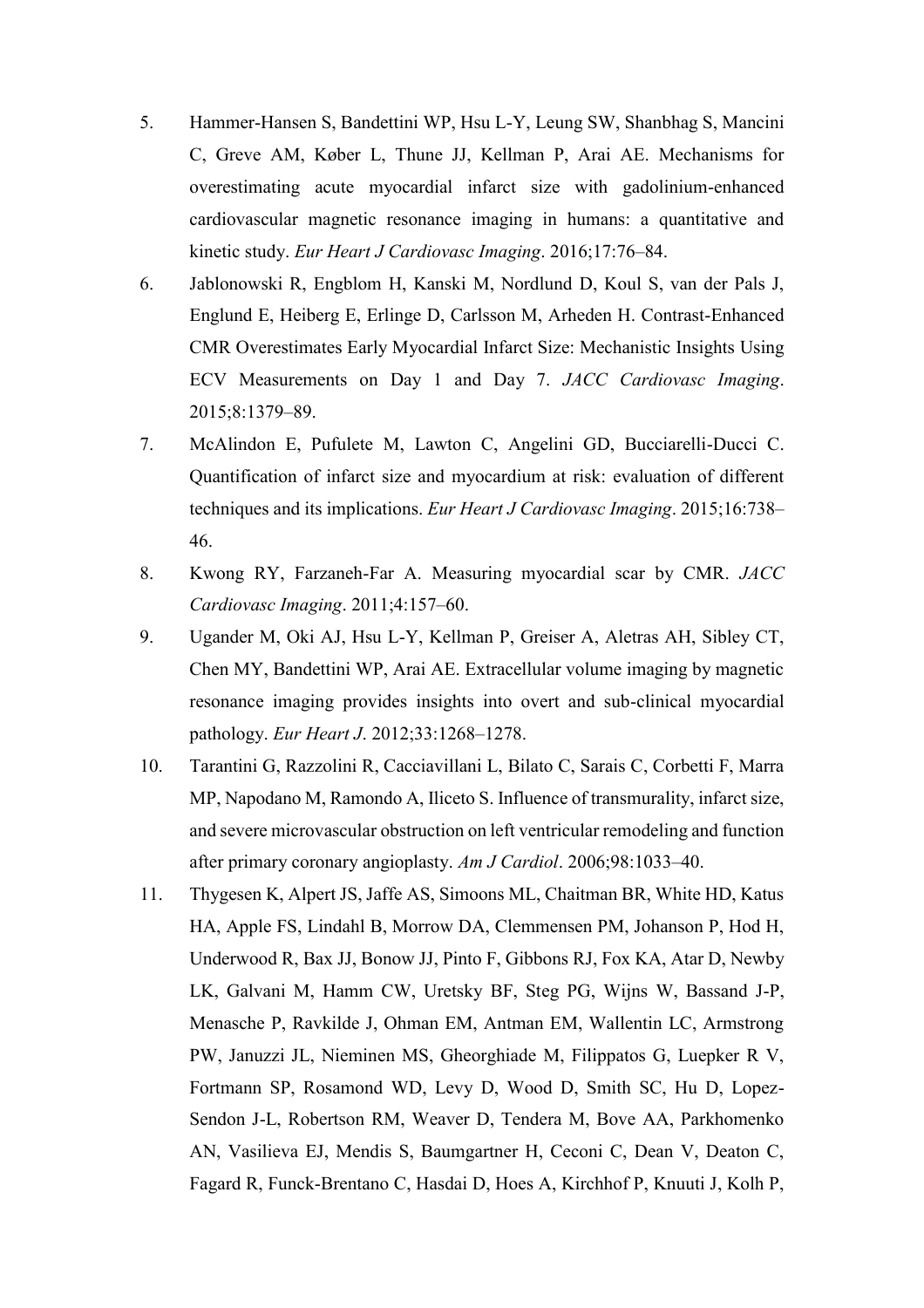McDonagh T, Moulin C, Popescu BA, Reiner Z, Sechtem U, Sirnes PA, Torbicki A, Vahanian A, Windecker S, Morais J, Aguiar C, Almahmeed W, Arnar DO, Barili F, Bloch KD, Bolger AF, Botker HE, Bozkurt B, Bugiardini R, Cannon C, de Lemos J, Eberli FR, Escobar E, Hlatky M, James S, Kern KB, Moliterno DJ, Mueller C, Neskovic AN, Pieske BM, Schulman SP, Storey RF, Taubert KA, Vranckx P, Wagner DR. Third universal definition of myocardial infarction. *J Am Coll Cardiol*. 2012;60:1581–98.

- 12. Steg PG, James SK, Atar D, Badano LP, Blömstrom-Lundqvist C, Borger MA, Di Mario C, Dickstein K, Ducrocq G, Fernandez-Aviles F, Gershlick AH, Giannuzzi P, Halvorsen S, Huber K, Juni P, Kastrati A, Knuuti J, Lenzen MJ, Mahaffey KW, Valgimigli M, van 't Hof A, Widimsky P, Zahger D. ESC Guidelines for the management of acute myocardial infarction in patients presenting with ST-segment elevation. *Eur Heart J*. 2012;33:2569–619.
- 13. The Thrombolysis in Myocardial Infarction (TIMI) trial. Phase I findings. TIMI Study Group. *N Engl J Med*. 1985;312:932–6.
- 14. Moon JC, Messroghli DR, Kellman P, Piechnik SK, Robson MD, Ugander M, Gatehouse PD, Arai AE, Friedrich MG, Neubauer S, Schulz-Menger J, Schelbert EB. Myocardial T1 mapping and extracellular volume quantification: a Society for Cardiovascular Magnetic Resonance (SCMR) and CMR Working Group of the European Society of Cardiology consensus statement. *J Cardiovasc Magn Reson*. 2013;15:92.
- 15. Flett AS, Hasleton J, Cook C, Hausenloy D, Quarta G, Ariti C, Muthurangu V, Moon JC. Evaluation of techniques for the quantification of myocardial scar of differing etiology using cardiac magnetic resonance. *JACC Cardiovasc Imaging*. 2011;4:150–6.
- 16. Cerqueira MD, Weissman NJ, Dilsizian V, Jacobs AK, Kaul S, Laskey WK, Pennell DJ, Rumberger JA, Ryan T, Verani MS. Standardized myocardial segmentation and nomenclature for tomographic imaging of the heart. A statement for healthcare professionals from the Cardiac Imaging Committee of the Council on Clinical Cardiology of the American Heart Association. *Circulation*. 2002;105:539–42.
- 17. Choi KM, Kim RJ, Gubernikoff G, Vargas JD, Parker M, Judd RM. Transmural extent of acute myocardial infarction predicts long-term improvement in contractile function. *Circulation*. 2001;104:1101–7.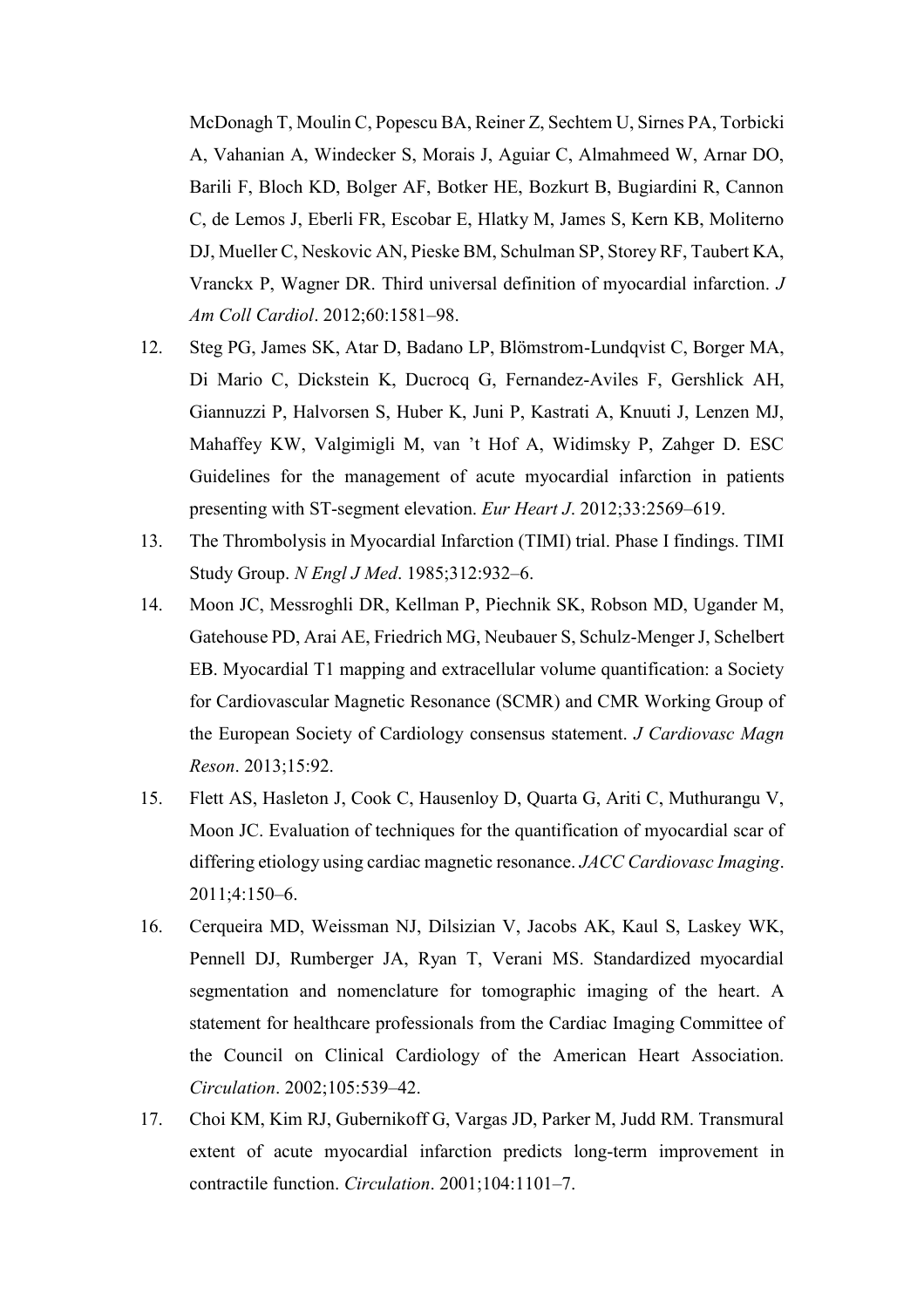- 18. Masci PG, Ganame J, Strata E, Desmet W, Aquaro GD, Dymarkowski S, Valenti V, Janssens S, Lombardi M, Van de Werf F, L'Abbate A, Bogaert J. Myocardial Salvage by CMR Correlates With LV Remodeling and Early ST-Segment Resolution in Acute Myocardial Infarction. *JACC Cardiovasc Imaging*. 2010;3:45–51.
- 19. Bland JM, Altman DG. Statistical methods for assessing agreement between two methods of clinical measurement. *Lancet (London, England)*. 1986;1:307–10.
- 20. Garg P, Kidambi A, Ripley DP, Dobson LE, Swoboda PP, Musa TA, McDiarmid AK, Erhayiem B, Greenwood JP, Plein S. Is signal intensity of late gadolinium enhancement a substitute for extracellular volume mapping in acute myocardial infarction? *J Cardiovasc Magn Reson*. 2015;17:P156.
- 21. Dabir D, Child N, Kalra A, Rogers T, Gebker R, Jabbour A, Plein S, Yu C-Y, Otton J, Kidambi A, McDiarmid A, Broadbent D, Higgins DM, Schnackenburg B, Foote L, Cummins C, Nagel E, Puntmann VO. Reference values for healthy human myocardium using a T1 mapping methodology: results from the International T1 Multicenter cardiovascular magnetic resonance study. *J Cardiovasc Magn Reson*. 2014;16:69.
- 22. Haaf P, Garg P, Messroghli DR, Broadbent DA, Greenwood JP, Plein S. Cardiac T1 Mapping and Extracellular Volume (ECV) in clinical practice: a comprehensive review. *J Cardiovasc Magn Reson*. 2016;18:89.
- 23. White SK, Sado DM, Fontana M, Banypersad SM, Maestrini V, Flett AS, Piechnik SK, Robson MD, Hausenloy DJ, Sheikh AM, Hawkins PN, Moon JC. T1 mapping for myocardial extracellular volume measurement by CMR: bolus only versus primed infusion technique. *JACC Cardiovasc Imaging*. 2013;6:955– 62.
- 24. Carberry J, Carrick D, Haig C, Rauhalammi SM, Ahmed N, Mordi I, McEntegart M, Petrie MC, Eteiba H, Hood S, Watkins S, Lindsay M, Davie A, Mahrous A, Ford I, Sattar N, Welsh P, Radjenovic A, Oldroyd KG, Berry C. Remote Zone Extracellular Volume and Left Ventricular Remodeling in Survivors of ST-Elevation Myocardial Infarction. *Hypertens (Dallas, Tex 1979)*. 2016;68:385– 91.
- 25. Bulluck H, Rosmini S, Abdel-Gadir A, White SK, Bhuva AN, Treibel TA, Fontana M, Gonzalez-Lopez E, Reant P, Ramlall M, Hamarneh A, Sirker A, Herrey AS, Manisty C, Yellon DM, Kellman P, Moon JC, Hausenloy DJ.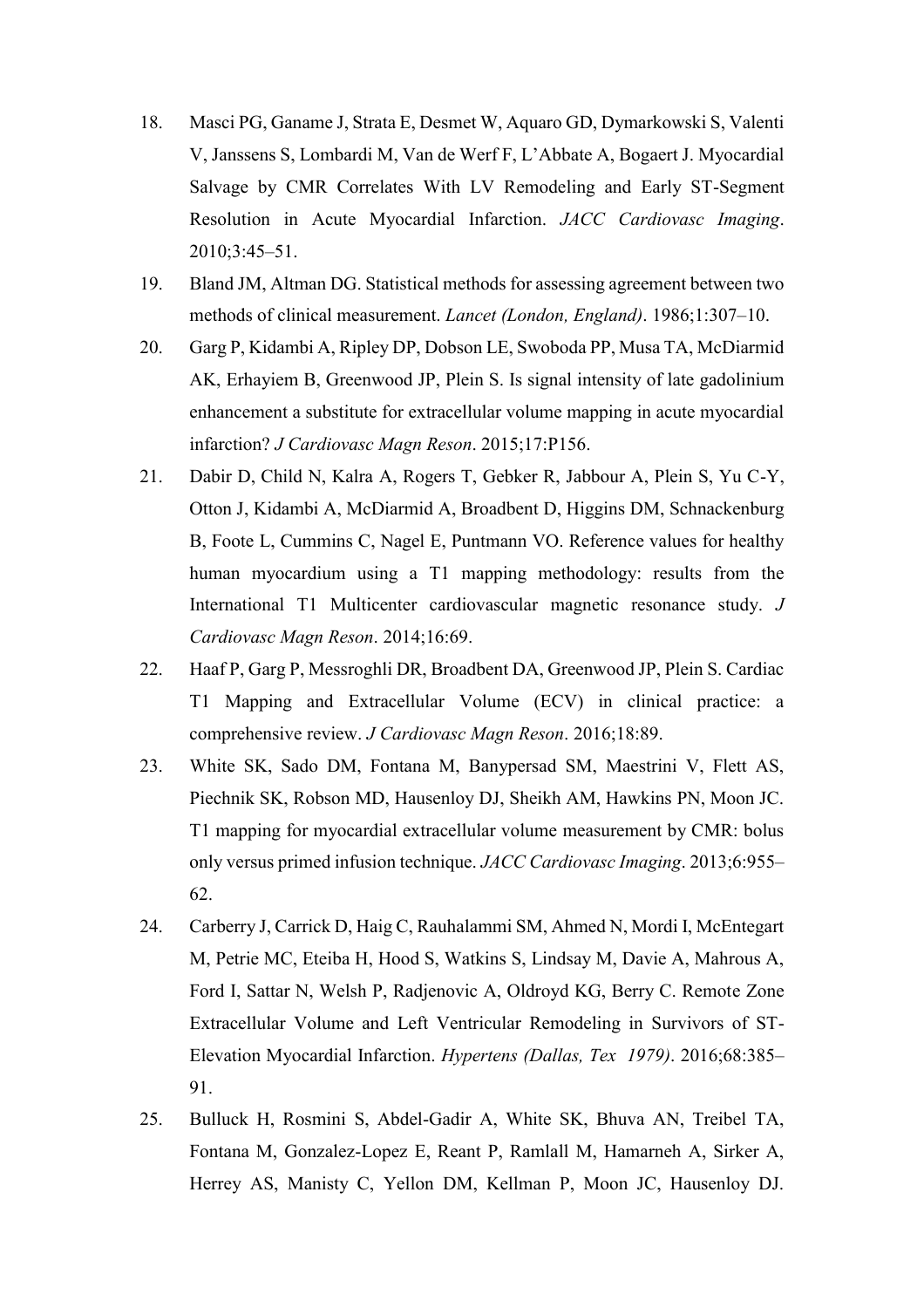Automated Extracellular Volume Fraction Mapping Provides Insights Into the Pathophysiology of Left Ventricular Remodeling Post-Reperfused ST-Elevation Myocardial Infarction. *J Am Heart Assoc*. 2016;5:e003555.

- 26. Kidambi A, Motwani M, Uddin A, Ripley DP, McDiarmid AK, Swoboda PP, Broadbent DA, Musa T Al, Erhayiem B, Leader J, Croisille P, Clarysse P, Greenwood JP, Plein S. Myocardial Extracellular Volume Estimation by CMR Predicts Functional Recovery Following Acute MI. *JACC Cardiovasc Imaging*. 2016;
- 27. Kellman P, Hansen MS, Moon J, Messroghli D, Kellman P, Piechnik S, Robson M, Ugander M, Gatehouse P, Arai A, Friedrich M, Neubauer S, Schulz-Menger J, Schelbert E, Wong T, Piehler K, Meier C, Testa S, Klock A, Aneizi A, Shakesprere J, Kellman P, Shroff S, Schwartzman D, Mulukutla S, Simon M, Schelbert E, Wong T, Piehler K, Kang I, Kadakkal A, Kellman P, Schwartzman D, Mulukutla S, Simon M, Shroff S, Kuller L, Schelbert E, Pennell D, Sechtem U, Higgins C, Hunold P, Schlosser T, Vogt F, Sado D, Flett A, Moon J, Mewton N, Liu C, Croisille P, Bluemke D, Lima J, Gai N, Turkbey E, Nazarian S, Lee J, Liu S, Nacif M, Ugander M, Kawel N, Sibley C, Kellman P, Arai A, Bluemke D, Arheden H, Saeed M, Higgins C, Jerosch-Herold M, Sheridan D, Kushner J, Flett A, Hayward M, Ashworth M, Kehr E, Sono M, Chugh S, Jerosch-Herold M, Broberg C, Chugh S, Conklin C, Sahn D, Jerosch-Herold M, Schelbert E, Testa S, Meier C, Ugander M, Oki A, Hsu L-Y, Kellman P, Wilson J, Xue H, Bandettini W, Shanbhag S, Druey K, Ugander M, Arai A, Puntmann V, Voigt T, et al. T1-mapping in the heart: accuracy and precision. *J Cardiovasc Magn Reson*. 2014;16:2.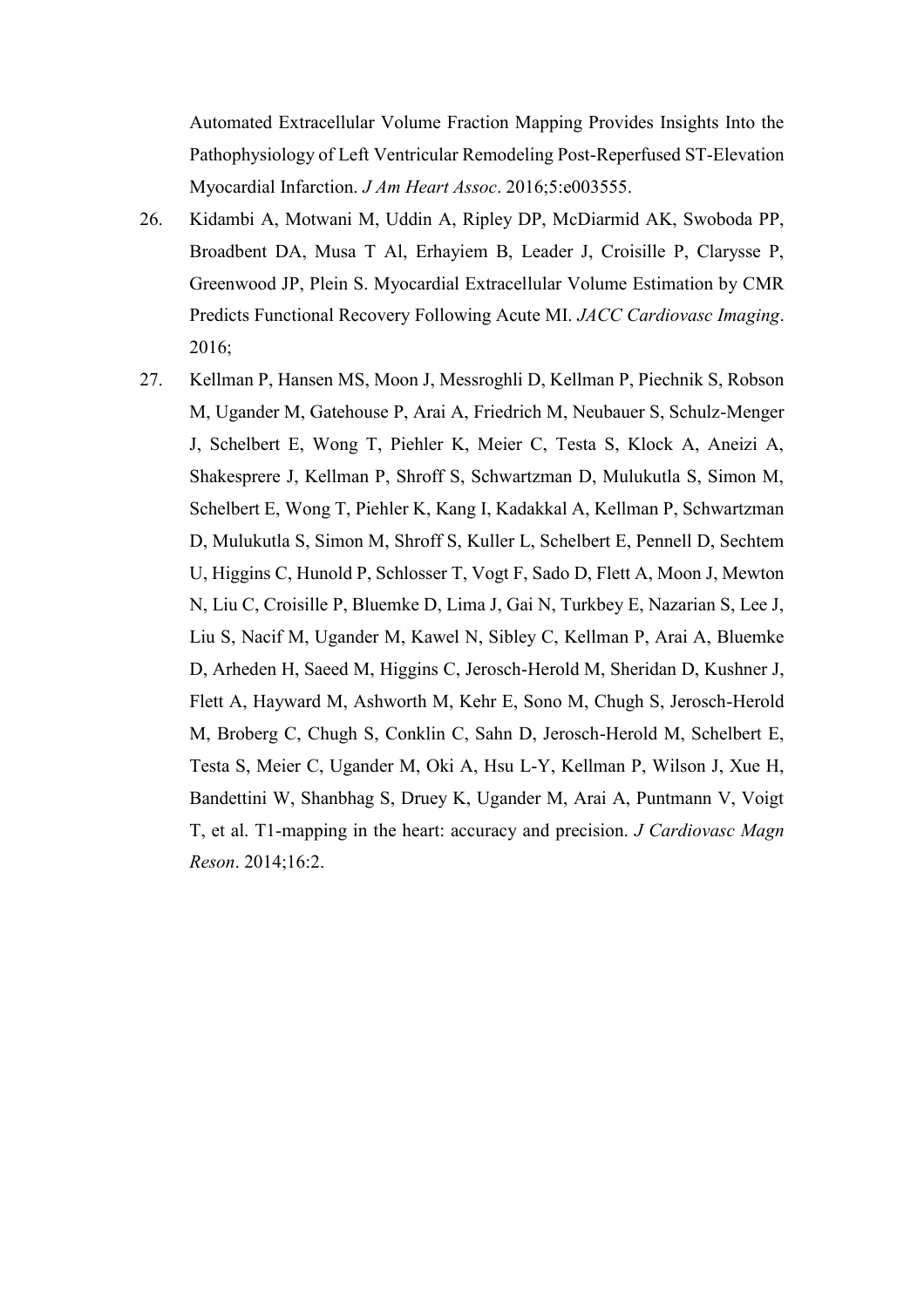|                                   | All<br>patients | 1.5 Tesla        | 3 Tesla        | $p-$              |
|-----------------------------------|-----------------|------------------|----------------|-------------------|
|                                   | $(n=50)$        | $(n=32)$         | $(n=18)$       | value             |
| Age, yrs                          | $59 \pm 11$     | $61 \pm 12$      | $57 \pm 11$    | 0.27              |
| Male                              | 42              | 26               | 16             | 0.49              |
| BMI, kg/m2                        | $28 + 4$        | $28 + 4$         | $28 \pm 3$     | 0.44              |
| Smoker                            | 30              | 18               | 12             | 0.48              |
| Hypertension                      | $\overline{8}$  | 6                | $\overline{2}$ | 0.49              |
| Hyperlipidaemia                   | 17              | 10               | $\overline{7}$ | $\overline{0.59}$ |
| Diabetes Mellitus                 | 6               | $\overline{4}$   | $\overline{2}$ | 0.89              |
| Family History of Coronary        | 21              | 14               | $\overline{7}$ | 0.74              |
| <b>Heart Disease</b>              |                 |                  |                |                   |
|                                   |                 |                  |                |                   |
| <b>Presenting Characteristics</b> |                 |                  |                |                   |
| Systolic<br>Blood<br>Pressure,    | $135 \pm 31$    | $138 \pm 35$     | $130 \pm 21$   | 0.41              |
| mmHg                              |                 |                  |                |                   |
| Heart rate, beats/min             | $73 \pm 15$     | $76 \pm 14$      | $68 \pm 14$    | 0.06              |
| Time from onset of CP to          | 228(155-392)    | 234(144-         | 222(185-       | 0.68              |
| reperfusion, min                  |                 | 383)             | 407)           |                   |
| Heart Failure Killip Class +      |                 |                  |                |                   |
| $\rm I$                           | 46              | 30               | 16             | 0.55              |
| $\mathbf{I}$                      | 3               | $\overline{2}$   | $\mathbf{1}$   | 0.92              |
| $\rm III$ or $\rm IV$             | $\mathbf{1}$    | $\boldsymbol{0}$ | $\mathbf{1}$   | 0.19              |

**Table 1.** Clinical and angiographic characteristics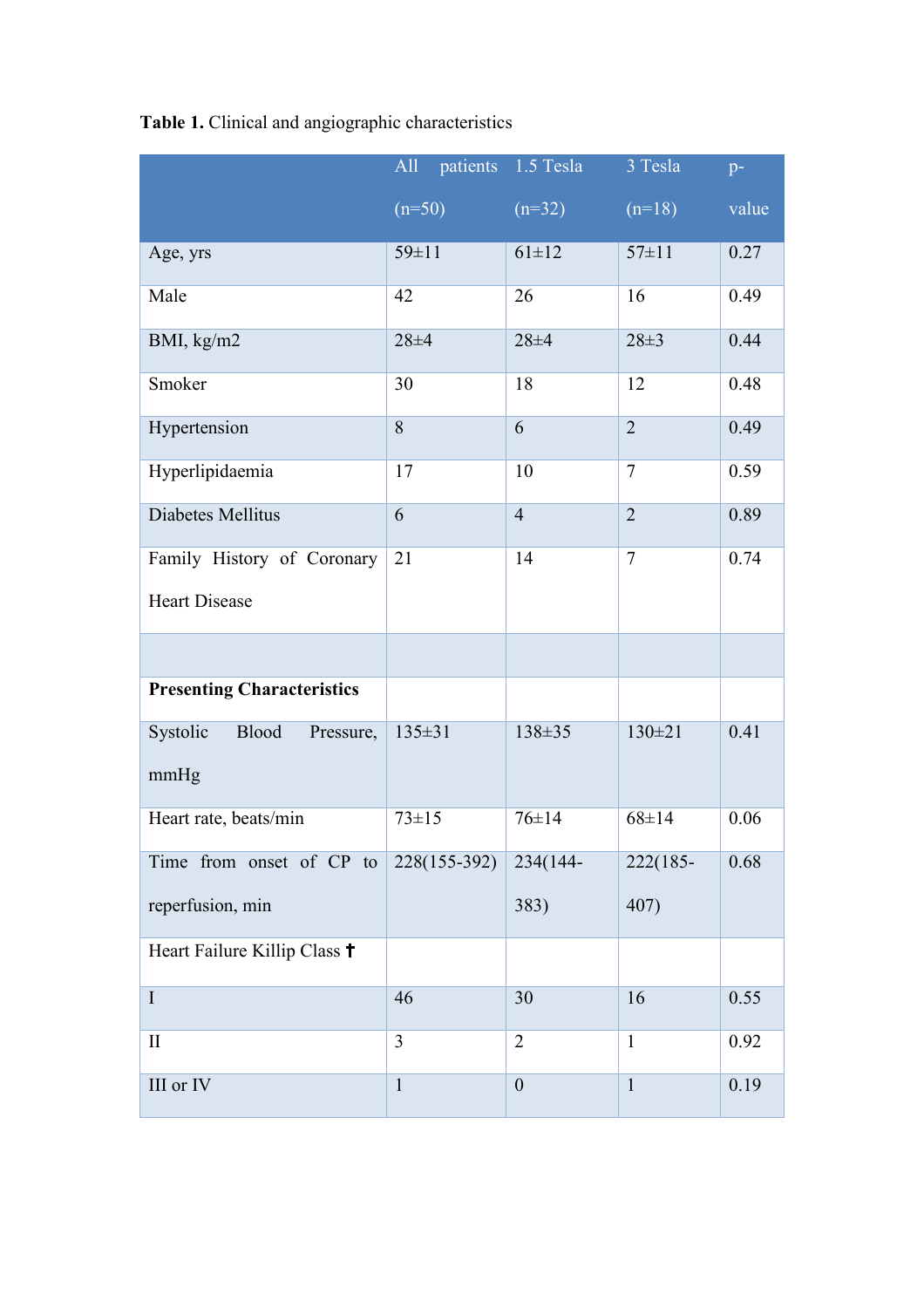| Ventricular<br>fibrillation<br>at | 3              | $\overline{2}$ | $\mathbf{1}$     | 0.92 |
|-----------------------------------|----------------|----------------|------------------|------|
| presentation                      |                |                |                  |      |
|                                   |                |                |                  |      |
| Angiographic                      |                |                |                  |      |
| <b>Characteristics</b>            |                |                |                  |      |
| Number of diseased arteriesø      |                |                |                  |      |
| $\mathbf{1}$                      | 31             | 18             | 13               | 0.27 |
| $\overline{2}$                    | 10             | 8              | $\overline{2}$   | 0.25 |
| $\overline{3}$                    | 8              | 5              | 3                | 0.93 |
| Left Main Stem                    | $\mathbf{1}$   | $\mathbf{1}$   | $\overline{0}$   | 0.46 |
| <b>Culprit Vessel</b>             |                |                |                  |      |
| Left anterior descending          | 29             | 21             | 8                | 0.15 |
| Left circumflex                   | $\overline{4}$ | 3              | $\mathbf{1}$     | 0.64 |
| Right coronary                    | 17             | 8              | 9                | 0.08 |
| TIMI coronary flow pre-PCI        |                |                |                  |      |
| $0 - 1$                           | 44             | 28             | 16               | 0.59 |
| $2 - 3$                           | 6              | $\overline{4}$ | $\overline{2}$   |      |
| TIMI coronary flow post-PCI       |                |                |                  |      |
| $0 - 1$                           | $\overline{1}$ | $\overline{1}$ | $\boldsymbol{0}$ | 0.29 |
| $2 - 3$                           | 49             | 31             | 18               |      |
|                                   |                |                |                  |      |
| <b>Laboratory results</b>         |                |                |                  |      |
| Red blood cells, grams/litre      | $146(136-151)$ | 144(135-       | 149(142-         | 0.15 |
|                                   |                | 150)           | 155)             |      |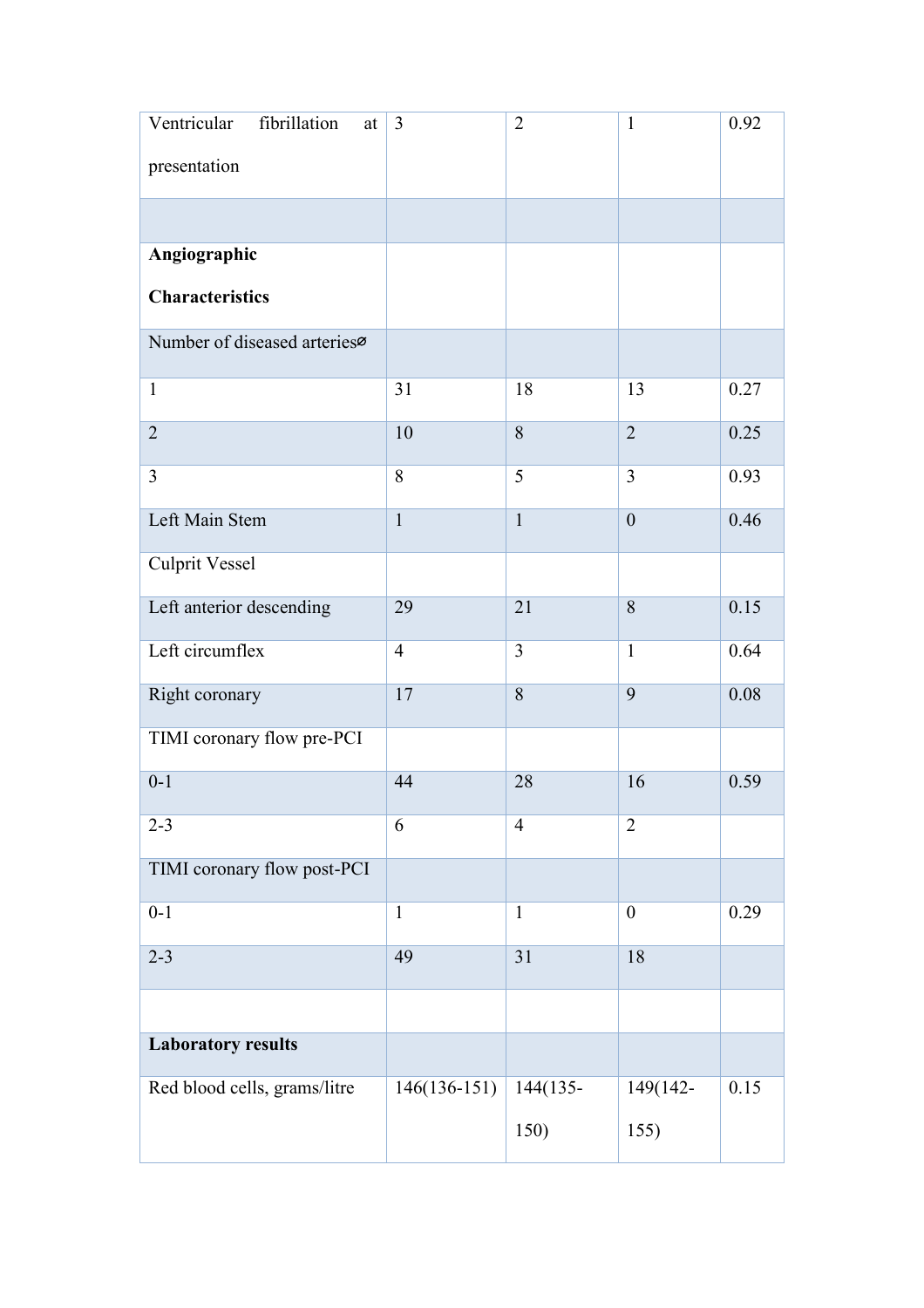| White blood cell, $x10^9$ /litre | $11(10-13)$ | $11(10-13)$ | $11(10.4 -$<br>12.5) | 0.40 |
|----------------------------------|-------------|-------------|----------------------|------|
|                                  |             |             |                      |      |
| Creatine kinase, U/l             | 1538(826-   | 1627(906-   | 987(553-             | 0.57 |
|                                  |             |             |                      |      |
|                                  | 2440)       | 2485)       | 2120)                |      |
|                                  |             |             |                      |      |
| Troponin I, $>40,000$            | 37          | 27          | 10                   | 0.04 |
|                                  |             |             |                      |      |
| Estimated glomerular filtration  | $90(77-90)$ | $90(78-90)$ | $83(80-87)$          | 0.99 |
|                                  |             |             |                      |      |
| rate, $ml/min/1.73m2$            |             |             |                      |      |
|                                  |             |             |                      |      |

Values are mean $\pm$ SD, n (%), median (IQR).  $\dagger$  Killip classification of heart failure after acute myocardial infarction: class I=no heart failure; class II=pulmonary rales or crepitations, a third heart sound, and elevated jugular venous pressure; class III=acute pulmonary edema; and class IV=cardiogenic shock.

挨 Multi-vessel coronary artery disease was defined according to the number of stenoses of at least 50% of the reference vessel diameter by visual assessment and whether or not there was left main stem involvement.

Abbreviations: BMI, body mass index; CMR, cardiac magnetic resonance; ECV, extracellular volume; IQR, interquartile range; PCI, percutaneous coronary intervention; STEMI, ST-segment elevation myocardial infarction; TIMI, Thrombolysis In Myocardial Infarction.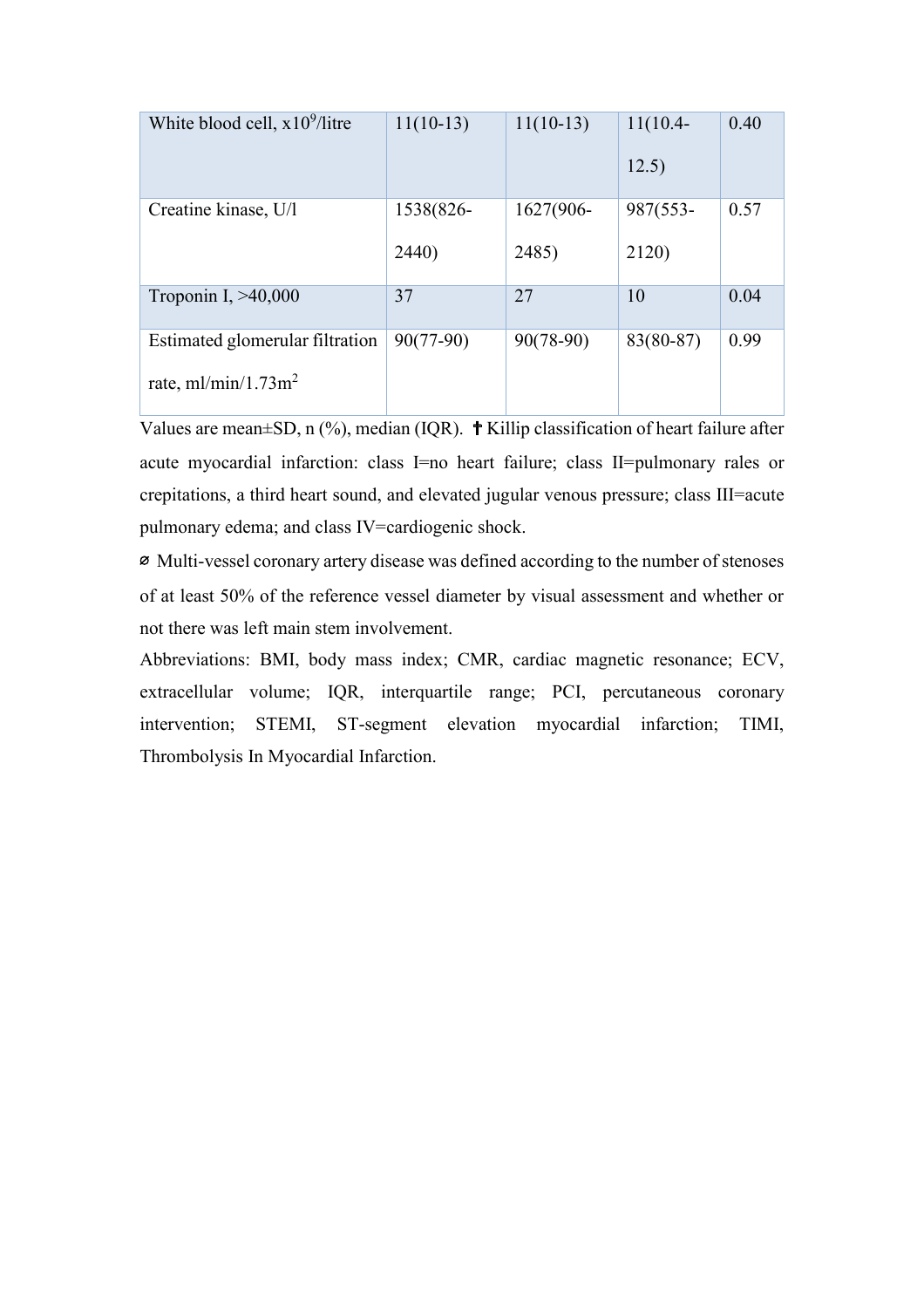|                         | <b>ECV</b> | Acute            |           | $T2-W$        |           | Paired differences |           | CoV              | Absolute Error (%)    |         |          |              |
|-------------------------|------------|------------------|-----------|---------------|-----------|--------------------|-----------|------------------|-----------------------|---------|----------|--------------|
|                         | cut-off    | <b>ECV AAR</b>   |           | (AAR)         |           |                    |           |                  |                       |         |          |              |
|                         |            | Mean             | <b>SD</b> | Mean          | <b>SD</b> | Mean               | <b>SD</b> | 95% CI           | $\mathbf{P}^{\infty}$ |         | Median   | 95% CI       |
|                         | 32         | 38.7             | 20.4      | 37.6          | 15.1      | $-1.1$             | 7.2       | $-6.2$ to $4.0$  | 0.64                  | 12.8    | 12.0%    | 2.2 to 28.5  |
| AAR                     | 33         | 35.9             | 19.7      | 37.6          | 15.1      | 1.7                | 6.8       | $-3.2$ to 6.5    | $0.45*$               | $12.8*$ | $11.5\%$ | 3.8 to 28.5  |
|                         | 34         | 33.3             | 19.0      | 37.6          | 15.1      | 4.3                | 6.5       | $-0.3$ to $8.9$  | 0.06                  | 15.0    | 11.6%    | 4.8 to 35.9  |
|                         |            | <b>Acute ECV</b> |           | <b>LGE IS</b> |           |                    |           |                  |                       |         |          |              |
|                         |            | <b>IS</b>        |           | (Day 90)      |           |                    |           |                  |                       |         |          |              |
|                         | 44         | 15.8             | 12.6      | 12.9          | 9.8       | $-2.9$             | 4.0       | $-5.7$ to $-0.1$ | 0.05                  | 23.6    | 30.4%    | 20.7 to 74.4 |
|                         | 45         | 14.7             | 12.0      | 12.9          | 9.8       | $-1.7$             | 3.8       | $-4.4$ to 0.9    | 0.18                  | 20.4    | 17.0%    | 12.6 to 74.1 |
|                         | 46         | 13.2             | 11.2      | 12.9          | 9.8       | $-0.2$             | 2.9       | $-2.3$ to $1.8$  | $0.80*$               | $15.0*$ | $10.1\%$ | 5.1 to 70.7  |
|                         | 47         | 12.2             | 10.4      | 12.9          | 9.8       | 0.8                | 2.5       | $-1.0$ to 2.5    | 0.36                  | 14.0    | 19.8%    | 3.8 to 56.5  |
| $\overline{\mathbf{S}}$ | 48         | 11.2             | 9.8       | 12.9          | 9.8       | 1.8                | 2.3       | $0.1$ to 3.4     | 0.04                  | 16.5    | 25.5%    | 8.1 to 41.5  |
|                         | 49         | 10.1             | 9.1       | 12.9          | 9.8       | 2.9                | 2.4       | 1.1 to 4.6       | 0.00                  | 22.6    | 25.9%    | 9.3 to 49.2  |
|                         | 50         | 9.1              | 8.5       | 12.9          | 9.8       | 3.8                | 2.7       | 1.8 to 5.7       | 0.00                  | 29.6    | 34.6%    | 9.4 to 56.7  |
|                         | 51         | 8.2              | 7.9       | 12.9          | 9.8       | 4.8                | 3.2       | 2.6 to 7.0       | 0.00                  | 37.8    | 43.4%    | 19.2 to 64.4 |
|                         | 52         | 7.3              | 7.3       | 12.9          | 9.8       | 5.7                | 3.6       | 3.2 to 8.3       | 0.00                  | 46.5    | 49.9%    | 28.6 to 72.5 |

**Table 2.** Validation of ECV thresholding informed by the histo-pathological biopsy

data from<sup>6</sup>.

<sup>∞</sup>P-values for paired sample T-Test for each thresholding technique.

\* Values on which decision to choose the AAR and IS ECV thresholding values.

Abbreviations:AAR=area at risk; CoV=coefficient of variability (%); CI=confidence interval; ECV=extracellular volume; IS=infarct size; LGE=late gadolinium enhancement.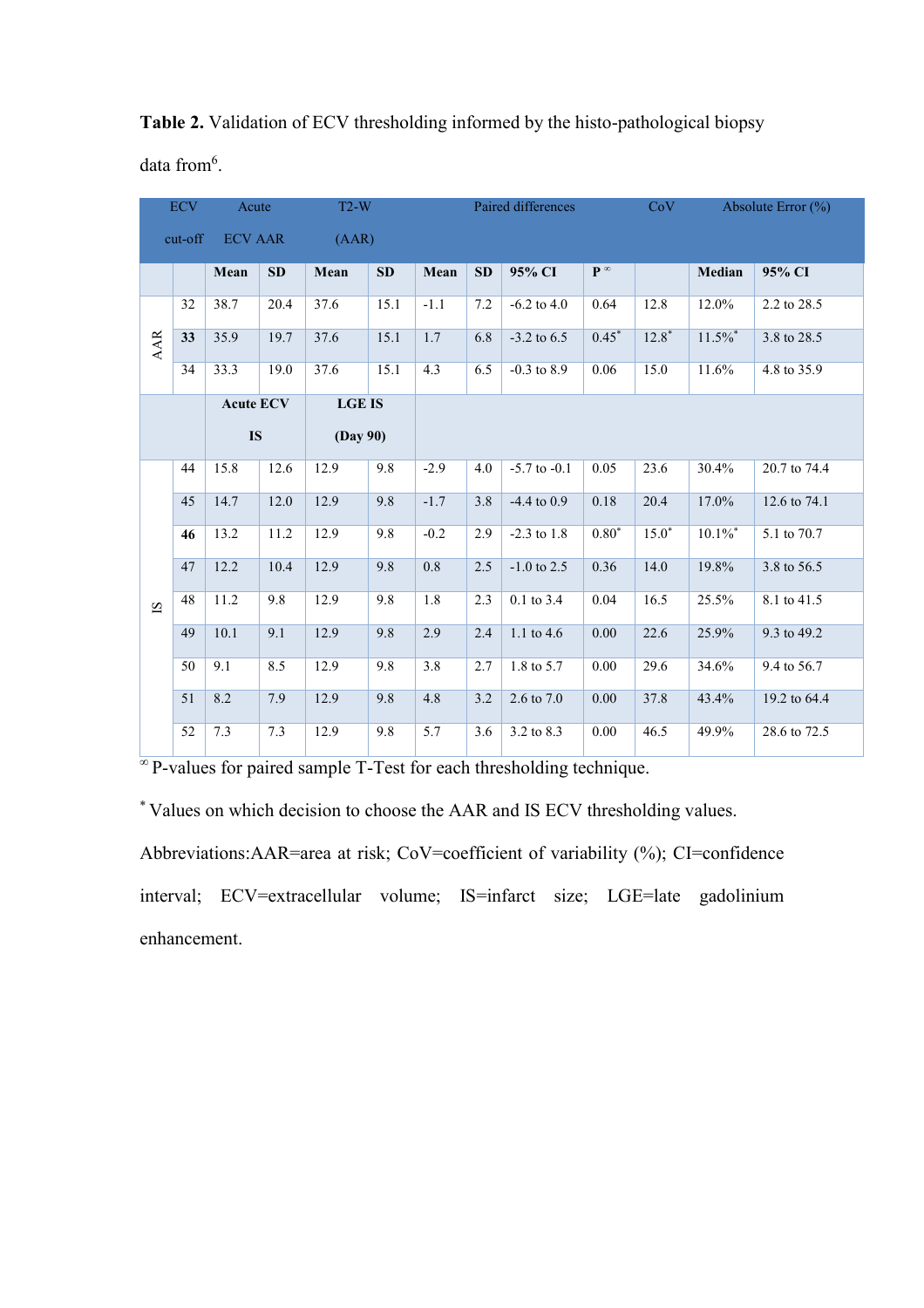**Table 3.** Baseline infarct characteristics.

|                                                | All             | 1.5 Tesla       | $3$ Tesla       | $p-$  |
|------------------------------------------------|-----------------|-----------------|-----------------|-------|
|                                                | patients        | $(n=32)$        | $(n=18)$        | value |
|                                                | $(n=50)$        |                 |                 |       |
| LVEDVi, ml/m2                                  | $81 \pm 17.7$   | $82 \pm 14.7$   | $79.4 \pm 22.6$ | 0.65  |
| LVESVi, ml/m2                                  | $44 \pm 12.6$   | $45.5 \pm 14.5$ | $41.3 \pm 8.1$  | 0.27  |
| LVMi, grams                                    | $58 \pm 12.8$   | $59.4 \pm 13.8$ | $55.3 \pm 10.8$ | 0.27  |
| Ejection Fraction, %                           | $44.6 \pm 10$   | $45 \pm 11.1$   | $44\pm7.6$      | 0.72  |
| MVO size, volume in %                          | $4 + 4.8$       | $4.9 \pm 5.4$   | $2.3 \pm 3$     | 0.06  |
| Border-zone ECV, %                             | $38.6 \pm 2.4$  | $38.2 \pm 2.3$  | $39.4 \pm 2.5$  | 0.11  |
| <b>AAR Volumes by different techniques</b>     |                 |                 |                 |       |
| AAR (T2W), volume (%)                          | $47.4 \pm 18$   | $47.3 \pm 19.2$ | $47.5 \pm 16.2$ | 0.96  |
| AAR (T1-Maps), volume $(\%$ )                  | $46.2 \pm 17$   | $45.4 \pm 18$   | $47.5 \pm 16$   | 0.67  |
| ECV > 33%, volume $(\% )$                      | $47.2 \pm 17.4$ | $46.8 \pm 18.7$ | $47.9 \pm 15.5$ | 0.82  |
| <b>Infarct Volumes by different techniques</b> |                 |                 |                 |       |
| Acute LGE IS (FWHM), volume (%)                | $27.5 \pm 14.5$ | $28.8 \pm 15.7$ | $25.2 \pm 12.2$ | 0.41  |
| Acute LGE IS (5SD), volume (%)                 | $28.3 \pm 16.7$ | $28.1 \pm 17$   | $28.6 \pm 16.5$ | 0.92  |
| Acute ECV $>46\%$ , volume $(\%$ )             | $19.4 \pm 13.4$ | $20.4 \pm 13.7$ | $17.6 \pm 13$   | 0.49  |
| Follow-up LGE IS (FWHM), volume (%)            | $17.4 \pm 11.4$ | $18.3 \pm 11.4$ | $16 \pm 11$     | 0.51  |

n=50. Values are mean±SD. LV measurements are indexed to body surface area (BSA), infarct volumes are unindexed. LVEDVi=left ventricular end diastolic volume (indexed), LVESVi=left ventricular end systolic volume (indexed), LVMi=left ventricular mass (indexed).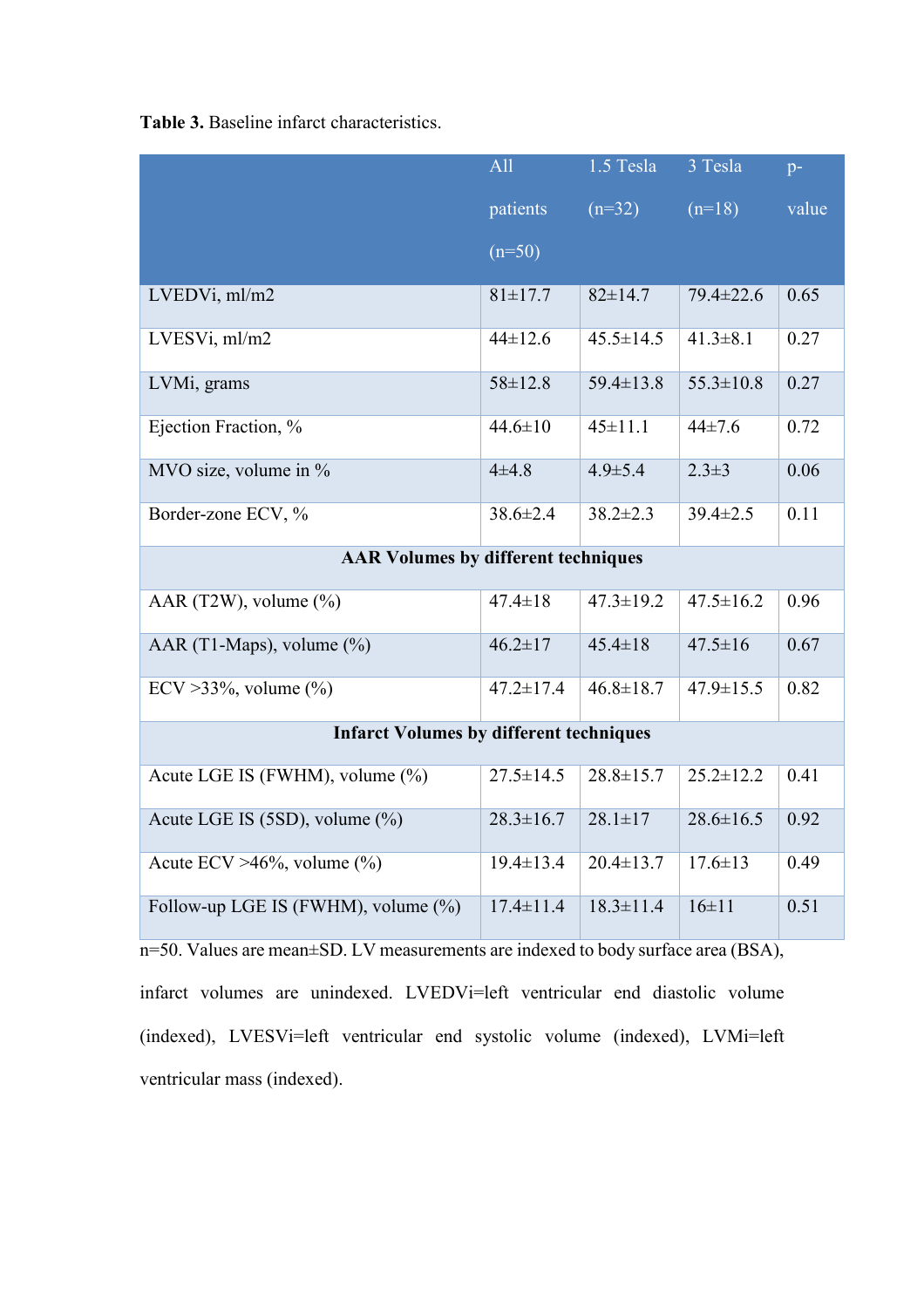**Table 4.** Predictors of follow-up IS and per-patient number of non-viable segments in

uni-/multi-variable regression analysis.

|                          |          |                | Follow-up IS |          |           | Number of non-viable segments |          |           |         |           |
|--------------------------|----------|----------------|--------------|----------|-----------|-------------------------------|----------|-----------|---------|-----------|
| <b>MV Variable</b>       | $\bf{B}$ | <b>SE</b>      | <b>UV</b>    | $\bf{B}$ | <b>MV</b> | $\bf{B}$                      | SE       | <b>UV</b> | B       | <b>MB</b> |
| Age                      | $-0.1$   | 0.14           | 0.53         |          |           | 0.002                         | 0.02     | 0.92      |         |           |
| Gender                   | 1.8      | $\overline{4}$ | 0.69         |          |           | 0.58                          | 0.49     | 0.24      |         |           |
| <b>Current Smoker</b>    | $-7$     | $\overline{3}$ | 0.03         |          |           | $-0.8$                        | 0.3      | 0.04      | $-0.08$ | 0.50      |
| Hypertension             | $-0.1$   | $\overline{4}$ | 0.98         |          |           | 0.28                          | 0.49     | 0.57      |         |           |
| Hypercholesterolemia     | $-1.4$   | $\overline{3}$ | 0.69         |          |           | $-0.17$                       | 0.38     | 0.66      |         |           |
| Diabetes                 | $-3.8$   | $\overline{5}$ | 0.44         |          |           | $-0.35$                       | 0.55     | 0.53      |         |           |
| Family history of CAD    | $-2.4$   | $\overline{3}$ | 0.47         |          |           | $-0.53$                       | 0.36     | 0.15      |         |           |
| Systolic BP              | $-0.05$  | 0.05           | 0.29         |          |           | $\boldsymbol{0}$              | 0.06     | 0.96      |         |           |
| <b>Heart Rate</b>        | 0.1      | 0.1            | 0.22         |          |           | $-0.01$                       | 0.01     | 0.76      |         |           |
| TIMI flow pre-PCI        |          |                | < 0.01       |          | 0.37      | $-0.38$                       | 0.24     | 0.12      |         |           |
| TIMI flow post-PCI       |          |                | 0.96         |          |           | 0.03                          | 0.5      | 0.95      |         |           |
| Door to Balloon time     | $-0.01$  | 0.01           | $0.20\,$     |          |           | $\boldsymbol{0}$              | 0.001    | 0.53      |         |           |
| <b>LVEDV</b>             | 0.11     | 0.04           | 0.01         |          | 0.98      | 0.002                         | 0.005    | 0.74      |         |           |
| <b>LVESV</b>             | 0.22     | 0.05           | < 0.01       |          | 0.91      | 0.01                          | 0.006    | 0.04      | $-0.18$ | 0.16      |
| LV Mass                  | 0.07     | 0.05           | 0.16         |          |           | 0.001                         | 0.006    | 0.89      |         |           |
| <b>Ejection Fraction</b> | $-0.67$  | 0.14           | < 0.01       |          | 0.37      | $-0.05$                       | $0.01\,$ | < 0.01    | 0.05    | 0.68      |
| <b>MVO</b>               | 13       | $\overline{3}$ | < 0.01       |          | 0.71      | $\mathbf{1}$                  | 0.3      | < 0.01    | $-0.04$ | 0.75      |
| Acute IS (LGE FWHM)      | 0.65     | $0.06\,$       | < 0.01       |          | 0.89      | 0.06                          | $0.01\,$ | < 0.01    | 0.1     | 0.68      |
| Acute IS (ECV $>46\%$ )  | 0.79     | 0.05           | < 0.01       | 0.9      | < 0.01    | 0.07                          | 0.01     | < 0.01    | 0.70    | $0.01$    |

Abbreviations: B=beta, SE=standard error, MV=multivariate, UV = univariate.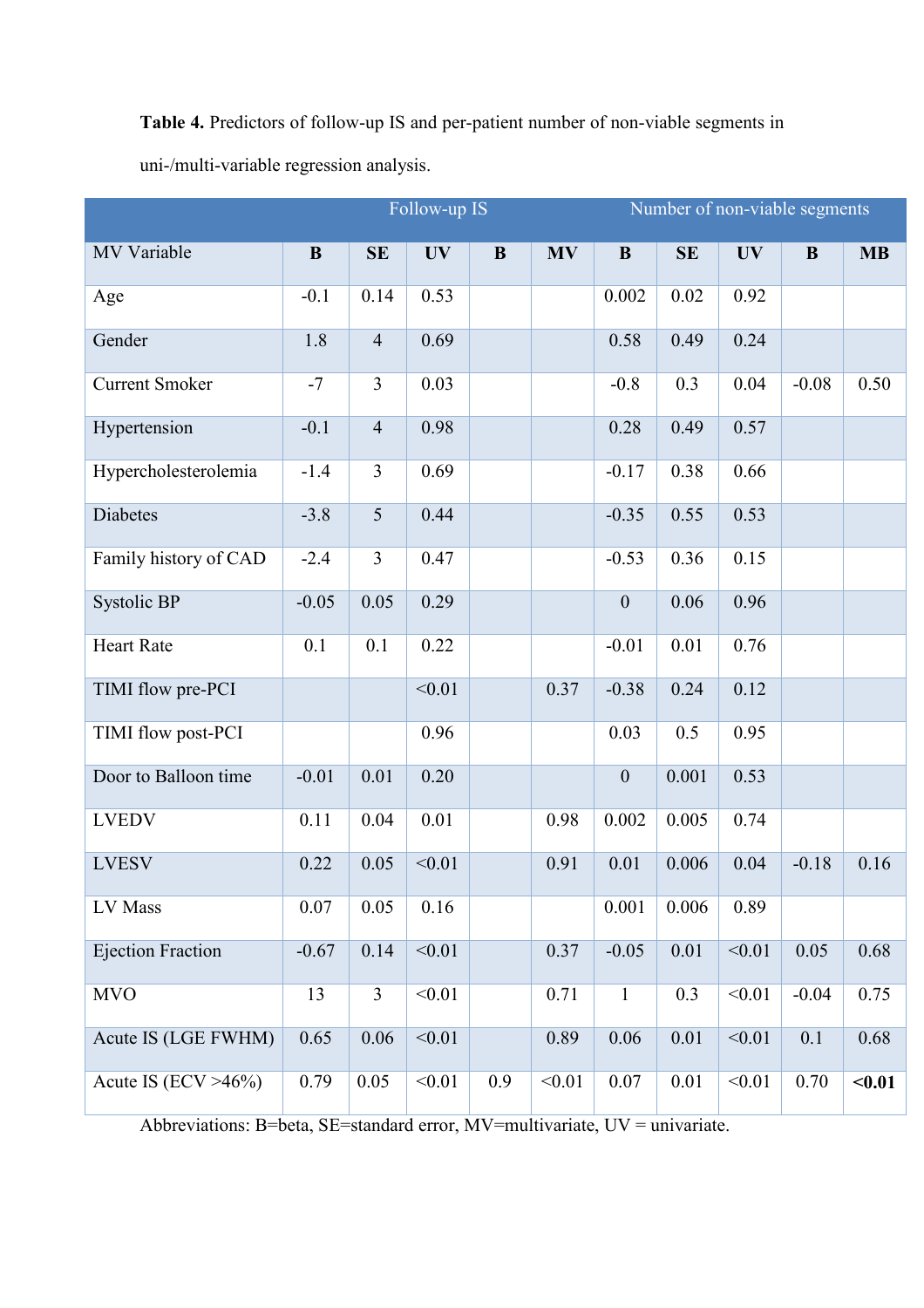### **Figures**

**Figure 1.** Study Design.

**Figure 2**. AAR quantification: **Case 1**: Anterior AMI by T2W-imaging (applying FWHM thresholding), native T1-maps (applying 2SD thresholding) and ECV-maps (applying greater than 33% threshold). The AAR quantified by all three methods is comparable. **Case 2**: IS quantification (non-transmural infarction): Demonstrates, acute IS by LGE-imaging appears to be transmural whereas acute ECV-maps demonstrate less transmurality (red-zone is above 46%) and follow-up LGE-imaging confirms viability in the inferior segments (<50% transmural). **Case 3**: IS quantification (near transmural infarction): Demonstrates near transmural infarct acutely on LGE-imaging and ECV-maps and also on follow-up LGE-imaging.

**Figure 3.** Comparison of established quantification methods and ECV-maps.

**Figure 4.** Scatter-plot of MSI estimated by all methods against LV function at followup.

**Figure 5.** Panel A: Dot and line diagram comparing paired IS by acute ECV-maps and LGE-imaging to actual (follow-up) IS on LGE-imaging (FWHM). Panel B: Bar chart demonstrating trend of increase in IS with increase in number of non-viable segments. The trends for both, acute ECV-maps and LGE-imaging are statistically significant.

**Figure 6.** Box-and-whiskers plot of IS by both methods in patients with/without adverse LV remodeling.

**Figure 7.** Short-axis illustration of the LV demonstrating acute infarct size is overestimated using acute LGE-imaging. On ECV-maps, it is possible to differentiate three zones in the territory of AMI: the AAR, the border-zone (zone with extensive peri-infract oedema and possible islets of cell injury, which recovers over-time) and the